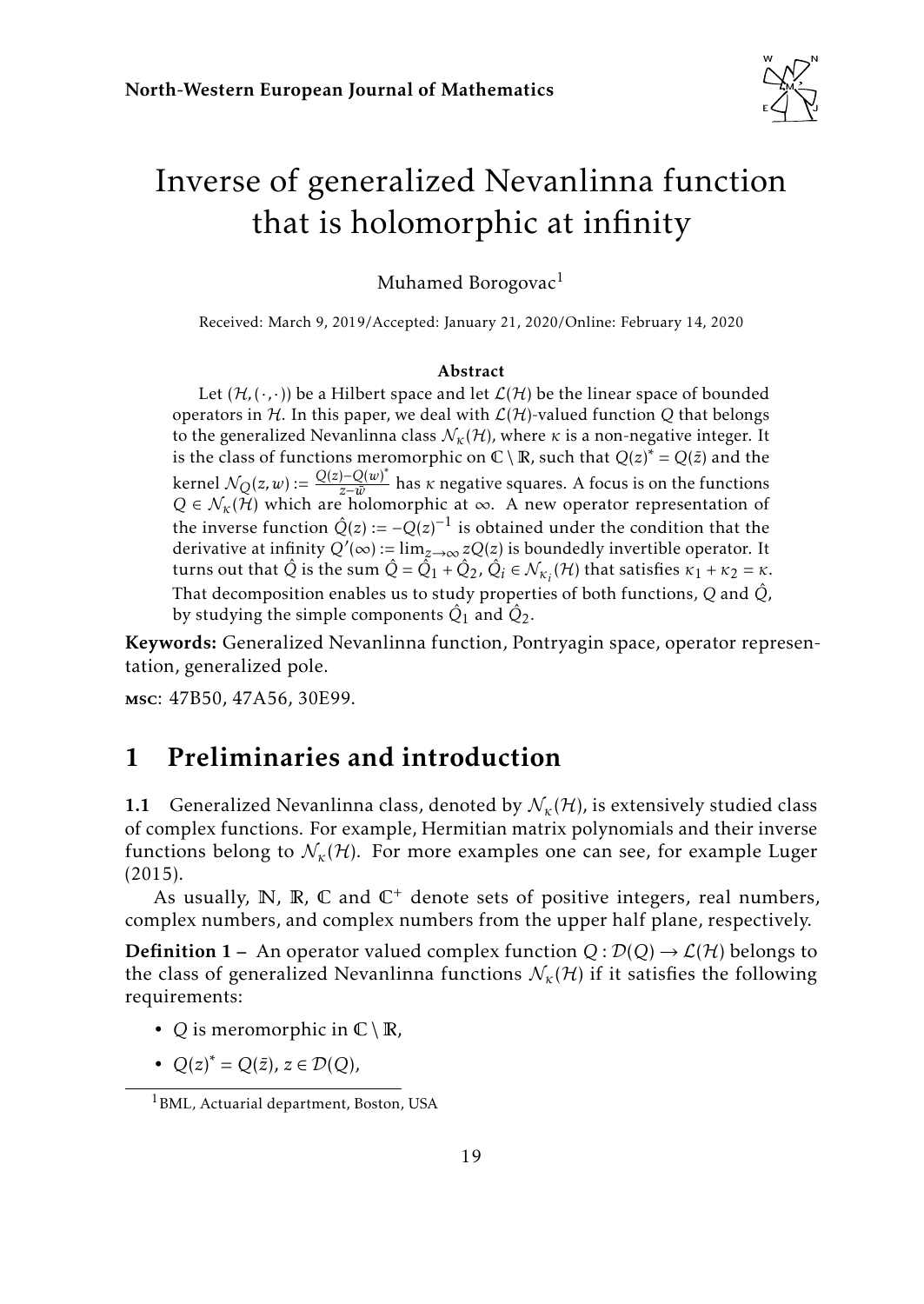• Nevanlinna kernel

$$
\mathcal{N}_Q(z,w) := \frac{Q(z) - Q(w)^*}{z - \bar{w}}, \quad \mathcal{N}_Q(z,\bar{z}) := Q'(z); \qquad z, w \in \mathcal{D}(Q) \cap \mathbb{C}^+,
$$

has *κ* negative squares, i.e. for arbitrary  $n \in \mathbb{N}$ ,  $z_1, \ldots, z_n \in \mathcal{D}(Q) \cap \mathbb{C}^+$  and  $h_1, \ldots, h_n \in \mathcal{H}$ the Hermitian matrix  $(\mathcal{N}_Q(z_i, z_j)h_i, h_j)_{i,j=1}^n$  has at most  $\kappa$  negative eigenvalues, and for at least one choice of *n*;  $z_1, \ldots, z_n$ , and  $h_1, \ldots, h_n$  it has exactly  $\kappa$  negative eigenvalues.

A generalized Nevanlinna function  $Q \in \mathcal{N}_{k}(\mathcal{H})$  is called *regular* if there exists at least one point  $w_0 \in \mathcal{D}(Q) \cap \mathbb{C}^+$  such that the operator  $Q(w_0)^{-1}$  is boundedly invertible.

Let  $\kappa \in \mathbb{N} \cup \{0\}$  and let  $(\mathcal{K}, [\cdot, \cdot])$  denote a *Krein space*. That is a complex vector space on which a scalar product, i.e. a Hermitian sesquilinear form  $[\cdot, \cdot]$ , is defined such that the following decomposition of  $K$  exists

$$
\mathcal{K}=\mathcal{K}_{+}\dotplus\mathcal{K}_{-},
$$

where (K+*,*[·*,*·]) and (K−*,*−[·*,*·]) are Hilbert spaces which are mutually orthogonal with respect to the form [·*,*·]. Every Krein space (K*,*[·*,*·]) is *associated* with a Hilbert space  $(K, (·, ·))$ , which is defined as a direct and orthogonal sum of the Hilbert spaces (K+*,*[·*,*·]) and (K−*,*−[·*,*·]). Topology in a Krein space K is introduced by means of the associated Hilbert space  $(K, \langle \cdot, \cdot \rangle)$ . For properties of Krein spaces one can see e.g. Bognar [\(1974,](#page-22-0) Chapter V).

If the scalar product [·*,*·] has *κ*(*<* ∞) negative squares, then we call it a *Pontryagin space of index κ*. The definition of a Pontryagin space and other related concepts can be found e.g. in Iohvidov, Krein, and Langer [\(1982\)](#page-22-1).

1.2 The following definitions of a linear relation and basic concepts related to it can be found in Arens [\(1961\)](#page-22-2) and Sorjonen [\(1978\)](#page-23-1). In the sequel,  $H$ , K, M are inner product spaces.

A *linear relation* from H into K is a linear manifold T of the product space  $H \times K$ . If  $H = K$ , *T* is said to be a *linear relation in* K. We will use the following concepts and notations for linear relations,  $T$  and  $S$  from  $H$  into  $K$  and a linear relation  $R$ from  $K$  into  $M$ .

$$
D(T) := \{ f \in \mathcal{H} \mid \{ f, g \} \in T \text{ for some } g \in \mathcal{K} \},
$$

$$
R(T) := \{ g \in \mathcal{K} \mid \{ f, g \} \in T \text{ for some } f \in \mathcal{H} \},
$$

$$
\ker T := \{ f \in \mathcal{H} \mid \{ f, 0 \} \in T \},
$$

$$
T(0) := \{ g \in \mathcal{K} \mid \{ 0, g \} \in T \},
$$

$$
T(f) := \{ g \in \mathcal{K} \mid \{ f, g \} \in T \}, \quad f \in D(T),
$$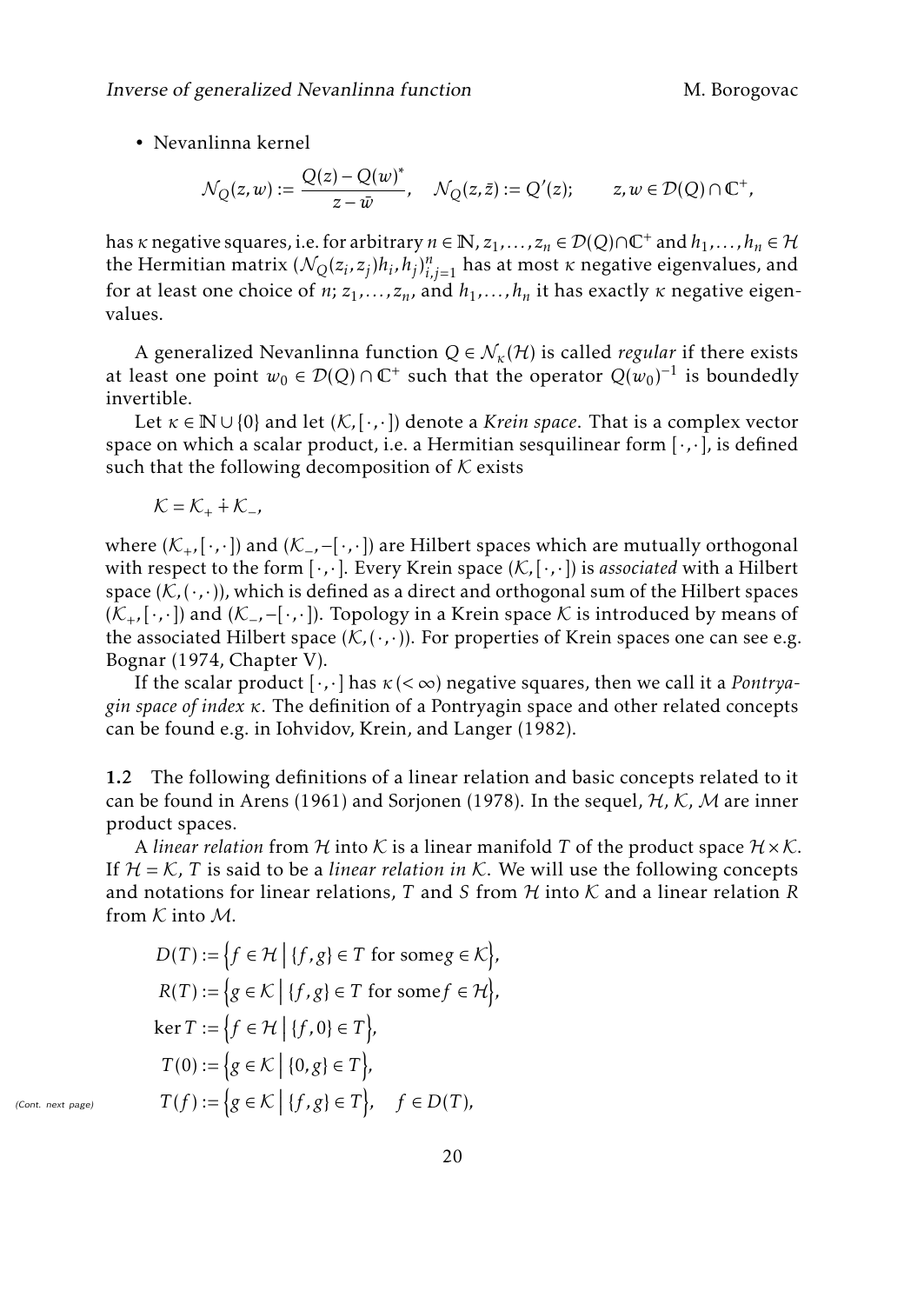$$
T^{-1} := \{ \{g, f\} \in \mathcal{K} \times \mathcal{H} \mid \{f, g\} \in T \},
$$
  
\n
$$
zT := \{ \{f, zg\} \in \mathcal{H} \times \mathcal{K} \mid \{f, g\} \in T \}, \quad z \in \mathbb{C},
$$
  
\n
$$
S + T := \{ \{f, g + k\} \mid \{f, g\} \in S, \{f, k\} \in T \},
$$
  
\n
$$
RT := \{ \{f, k\} \in \mathcal{H} \times \mathcal{M} \mid \{f, g\} \in T, \{g, k\} \in \mathbb{R} \text{ for some } g \in \mathcal{K} \},
$$
  
\n
$$
T^+ := \{ \{k, h\} \in \mathcal{K} \times \mathcal{H} \mid [k, g] = (h, f) \text{ for all } \{f, g\} \in T \},
$$
  
\n
$$
T_{\infty} := \{ \{0, g\} \in T \}.
$$

A linear relation is *closed* if it is a closed subset in the product space  $H \times K$ . If  $T(0) = \{0\}$ , we say that *T* is an *operator*, or *single-valued* linear relation.

Note, in definition of the adjoint linear relation  $T^+$ , we use the following notation for inner product spaces  $(\mathcal{H}, (\cdot, \cdot))$  and  $(\mathcal{K}, [\cdot, \cdot])$ .

Let *A* be a linear relation in *K*. We say that *A* is *symmetric* (*self-adjoint*) if it holds  $A \subseteq A^+$  ( $A = A^+$ ). Every point  $\alpha \in \mathbb{C}$  for which  $\{f, \alpha f\} \in A$ , with some  $f \neq 0$ , is called a *finite eigenvalue*. The corresponding vectors are *eigenvectors* belonging to the eigenvalue  $\alpha$ . A set that consists of all points  $z \in \mathbb{C}$  for which the relation  $(A - zI)^{-1}$  is an operator defined on the entire  $K$ , is called the *resolvent* set  $\rho(A)$ .

It is convenient to deal with the following representation of generalized Nevanlinna functions.

**Theorem 1** – *A function*  $Q: \mathcal{D}(Q) \to \mathcal{L}(\mathcal{H})$  *is a generalized Nevanlinna function of some index κ, denoted by*  $Q ∈ N<sub>k</sub>(H)$ *, if and only if it has a representation of the form* 

<span id="page-2-0"></span>
$$
Q(z) = Q(z_0)^* + (z - \bar{z}_0) \Gamma_{z_0}^+ \left( I + (z - z_0)(A - z)^{-1} \right) \Gamma_{z_0}, \quad z \in \mathcal{D}(Q), \tag{1}
$$

*where, A is a self-adjoint linear relation in some Pontryagin space* (K*,*[·*,*·]) *of index*  $\kappa \geq \kappa$ ;  $\Gamma_{z_0}$ :  $\mathcal{H} \to \mathcal{K}$  *is a bounded operator;*  $z_0 \in \rho(A) \cap \mathbb{C}^+$  *is a fixed point of reference. (Then, obviously*  $\rho(A) \subseteq \mathcal{D}(Q)$ *.) This representation can be chosen to be minimal, that is* 

<span id="page-2-1"></span>
$$
\mathcal{K} = \text{c.l.s.} \Big\{ \Gamma_z h : z \in \rho(A), h \in H \Big\},\tag{2}
$$

*where*

<span id="page-2-2"></span>
$$
\Gamma_z = \left(I + (z - z_0)(A - z)^{-1}\right)\Gamma_{z_0}.\tag{3}
$$

*If realization [\(1\)](#page-2-0) is minimal, then*  $Q \in \mathcal{N}_{\kappa}(\mathcal{H})$  *if and only if the negative index of the Pontryagin space*  $\tilde{\kappa}$  *equals*  $\kappa$ *. In the case of minimal representation*  $ρ(A) = D(Q)$  *and the triple* (K*,A,*Γ*z*<sup>0</sup> ) *is uniquely determined (up to isomorphism).*

Such operator representations were developed by M. G. Krein and H. Langer, see e.g. Krein and Langer [\(1973,](#page-22-3) [1977\)](#page-22-4) and later converted to representations in terms of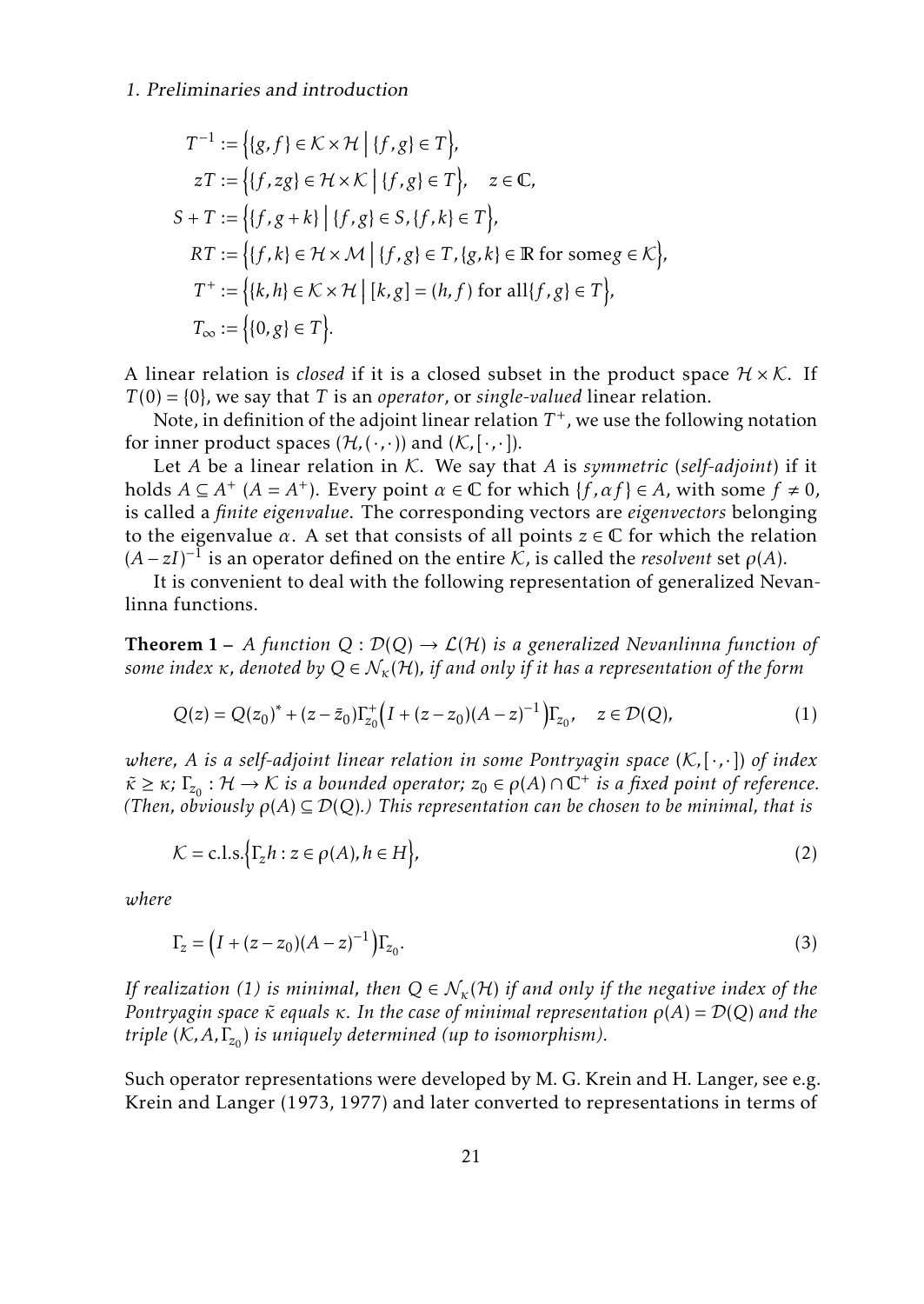linear relations (multivalued operators), see e.g. Dijksma, Langer, and Snoo H. S. V. [\(1993\)](#page-22-5) and Hassi, Snoo H. S. V., and Woracek [\(1998\)](#page-22-6).

In this note, a point  $\alpha \in \mathbb{C}$  is called a *finite generalized pole* of Q if it is an eigenvalue of the representing relation *A* in the minimal representation [\(1\)](#page-2-0). It means that it may be isolated singularity, i.e. an ordinary pole, as well as an embedded singularity of *Q*. The latter may be the case only if  $\alpha \in \mathbb{R}$ .

1.3 In this paper, we focus on the class of functions  $Q \in \mathcal{N}_{k}(\mathcal{H})$  that are holomorphic at  $\infty$ , i.e. there exists

<span id="page-3-3"></span>
$$
Q'(\infty) := \lim_{z \to \infty} zQ(z). \tag{4}
$$

That is equivalent to

<span id="page-3-2"></span>
$$
Q(z) = \Gamma^+(A-z)^{-1}\Gamma,\tag{5}
$$

where *A* is a bounded self-adjoint operator in some Pontrjagin space K, and  $\Gamma : \mathcal{H} \to \mathcal{K}$ is a bounded operator, see Lemma [3](#page-9-0) below. We also assume that drivative  $Q'(\infty)$ is boundedly invertible. In this study,  $\lim_{z\to\infty}zQ(z)$  refers to convergence in the Banach space of bounded operators  $\mathcal{L}(\mathcal{H})$ . By  $z \to \infty$  we denote the limit if *Q* is holomorphic at  $\infty$ , and by  $z \rightarrow \infty$  we denote the non-tangential limit, which we use if singularities of *Q* exist (on the real axis) in every neighborhood of  $\infty$ , see Krein and Langer [\(1977\)](#page-22-4). The same convention applies to limits toward finite points in complex plane.

The following well known decomposition easily follows from Daho and Langer [\(1985,](#page-22-7) Proposition 3.3) for matrix functions. See Luger [\(2006,](#page-23-2) Section 5.1) for operator valued functions.

**Lemma 1** – *If*  $Q \in \mathcal{N}_{k}(\mathcal{H})$  *and*  $\alpha$  *is a finite generalized pole of*  $Q$ *, then it holds* 

<span id="page-3-0"></span>
$$
Q(z) = Q_{\alpha}(z) + H_{\alpha}(z),\tag{6}
$$

*where*  $Q_{\alpha} \in \mathcal{N}_{\kappa_1}(\mathcal{H})$  *is holomorphic at*  $\infty$ ,  $H_{\alpha} \in \mathcal{N}_{\kappa_2}(\mathcal{H})$  *is holomorphic at*  $\alpha$ ,  $\kappa_1 + \kappa_2 = \kappa$ . *Then Q<sup>α</sup> admits representation*

 $Q_{\alpha}(z) = \Gamma_{\alpha}^{+}(A_{\alpha} - z)^{-1}\Gamma_{\alpha}$ *,* 

*with a bounded operator Aα. Operator A<sup>α</sup> has the same root manifold at α as the representing relation A of Q in [\(1\)](#page-2-0).*

<span id="page-3-1"></span>Remark 1 – The decomposition [\(6\)](#page-3-0) can be tweaked if necessary so that it holds

$$
Q(z) = \tilde{Q}(z) + \tilde{H}(z),
$$

where  $\tilde{Q}(z) = \Gamma^+(\tilde{A}-z)^{-1}\Gamma \in \mathcal{N}_{\kappa_1}(\mathcal{H})$ , self-adjoint extension  $\tilde{A}$  of  $A_\alpha$  has the same root manifold at  $\alpha$  as  $A_\alpha$ , and  $\dot{\Gamma}^+\Gamma$  is a boundedly invertible operator. Then the equality  $\kappa = \kappa_1 + \kappa_2$  does not have to be preserved because the number of negative squares of  $\tilde{H}(z)$  may be greater than the number of negative squares of  $H_{\alpha}(z)$ *.*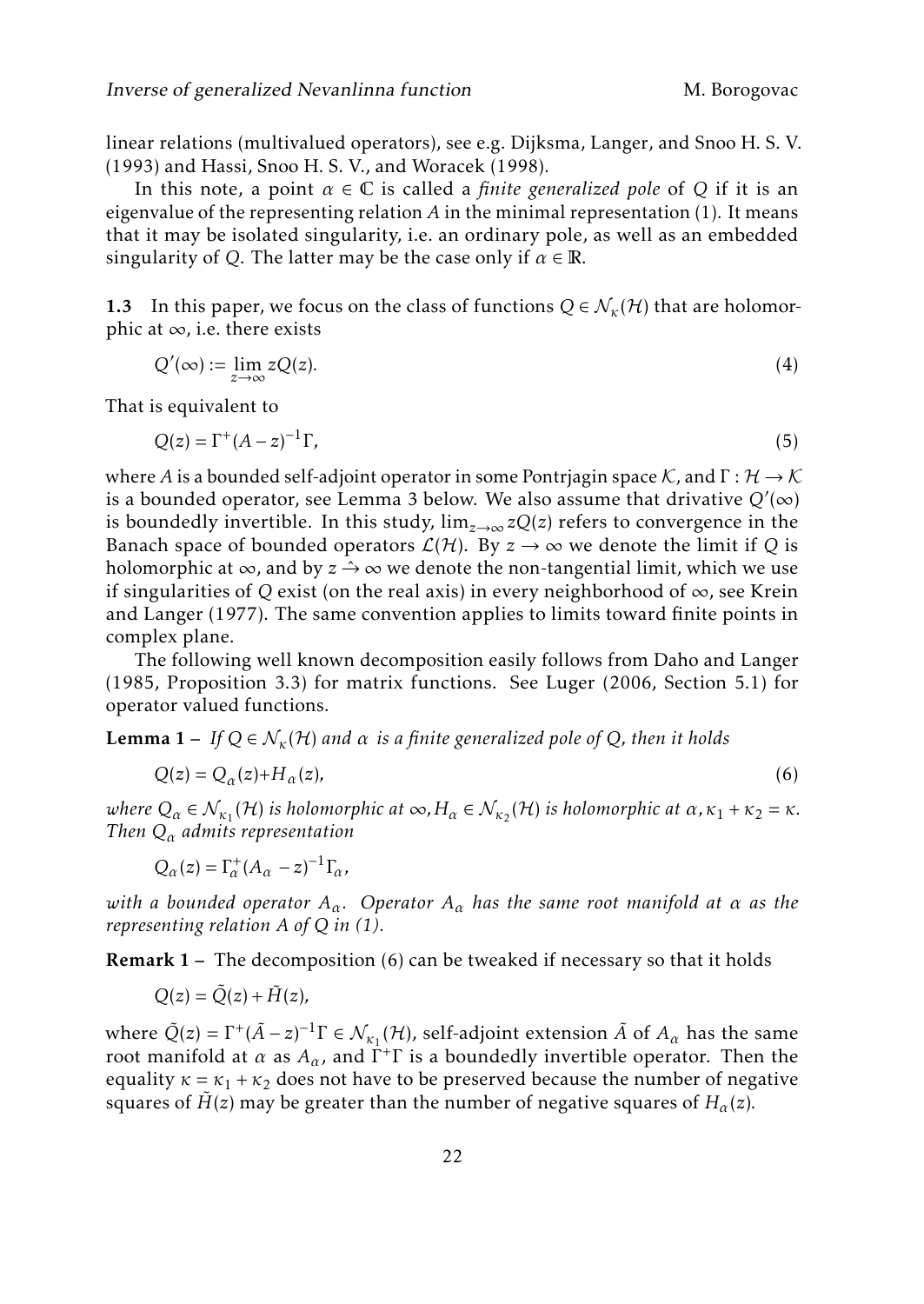#### 2. Representation  $Q(z) = S + \Gamma^{+}(A - z)^{-1}\Gamma$

Indeed, if  $\Gamma^+_{\alpha}$  is not already boundedly invertible operator in decomposition [\(6\)](#page-3-0) of *Q*, then we can add the term  $\frac{B}{\beta - z}$  to  $Q_{\alpha}(z)$  , where *B* is a positive operator,  $\Gamma_{\alpha}^{+}\Gamma_{\alpha} + B$ is boundedly invertible operator and  $\beta \in \mathbb{R} \setminus \{\alpha\}$ . Also we will subtract the same term from  $H_{\alpha}(z)$ . Functions  $\tilde{Q}(z) := Q_{\alpha}(z) + \frac{B}{\beta - z}$  and  $\tilde{H}(z) := H_{\alpha}(z) - \frac{B}{\beta - z}$ , will have claimed properties. □

1.4 The following is the summary of the main results of the paper.

In Proposition [3](#page-10-0) we prove that function  $Q$ , which is holomorphic at  $\infty$  and has invertible operator  $Q'(\infty)$ , has ker  $Q := \bigcap_{z \in D(Q)} \ker Q(z) = \{0\}$ .

The task of finding representation of  $\hat{Q}(z) := -Q(z)^{-1}$  in terms of representing relation *A* of *Q* has been studied in several papers, see e.g. Langer and Luger [\(2000\)](#page-22-8) and Luger [\(2002\)](#page-23-3). In Theorem [2,](#page-12-0) we give an operator representation of  $\dot{Q}$ , when function *Q* is holomorphic at infinity and  $Q'(\infty)$  is boundedly invertible operator. According to Remark [1,](#page-3-1) those assumptions do not restrict generality in research of local properties of the function  $Q \in \mathcal{N}_{\kappa}(\mathcal{H})$ .

Theorem [2](#page-12-0) enables us to prove many properties of *Q*ˆ and *Q*. For example, in Theorem [3](#page-14-0) we prove that function *Q* which is holomorphic at  $\infty$  and has  $Q'(\infty)$ boundedly invertible, is a regular function. In Proposition [5](#page-16-0) we prove that for such *Q* the inverse function  $\hat{Q}$  must have a pole at  $\infty$ . In Theorem [4](#page-18-0) we prove that  $\hat{Q}(z) := -Q(z)^{-1}$  is the sum  $\hat{Q} = \hat{Q}_1 + \hat{Q}_2$ ,  $\hat{Q}_i \in \mathcal{N}_{\kappa_i}(\mathcal{H})$ , where both functions  $\hat{Q}_i$  are represented in terms of the representing operator *A* of *Q*, and it holds  $\kappa_1 + \kappa_2 = \kappa$ . One of the functions, say  $\hat{Q}_1$ , is a polynomial of degree one, and  $\hat{Q}_2$  has representa-tion of the form [\(5\)](#page-3-2). Therefore, we can call functions  $\hat{Q}_1$  and  $\hat{Q}_2$ , *polynomial*, and *resolvent part of*  $\hat{Q}$ *,* respectively. Negative index  $\kappa_1$  of  $\hat{Q}_1$  is equal to the number of negative eigenvalues of the self-adjoint operator  $\Gamma^+\Gamma = -\lim_{z\to\infty} zQ(z)$ . The set of zeros of *Q* coincides with the set of poles of  $\hat{Q}_2$ .

In Example [1,](#page-15-0) we show how the above results can be applied to find representing operators *A* and Γ of *Q* in some cases. In Example [2,](#page-19-0) we show how to implement formulae given in Theorem [4](#page-18-0) to a concrete function *Q*, in order to obtain a decomposition  $\hat{Q} = \hat{Q}_1 + \hat{Q}_2$  with nice properties described in that theorem.

# <span id="page-4-2"></span>2 Representation  $Q(z) = S + \Gamma^{+}(A - z)^{-1}\Gamma$

<span id="page-4-0"></span>2.1 We will frequently need the following proposition in this paper.

**Proposition 1** – *(i)* Let function  $Q \in \mathcal{N}_{\kappa}(\mathcal{H})$  be represented by a self-adjoint linear *relation A in representation [\(1\)](#page-2-0), which is not necessarily minimall. If for any point*  $z_0 \in \rho(A)$  *it holds* 

<span id="page-4-1"></span>
$$
R(\Gamma_{z_0}) \subseteq D(A),\tag{7}
$$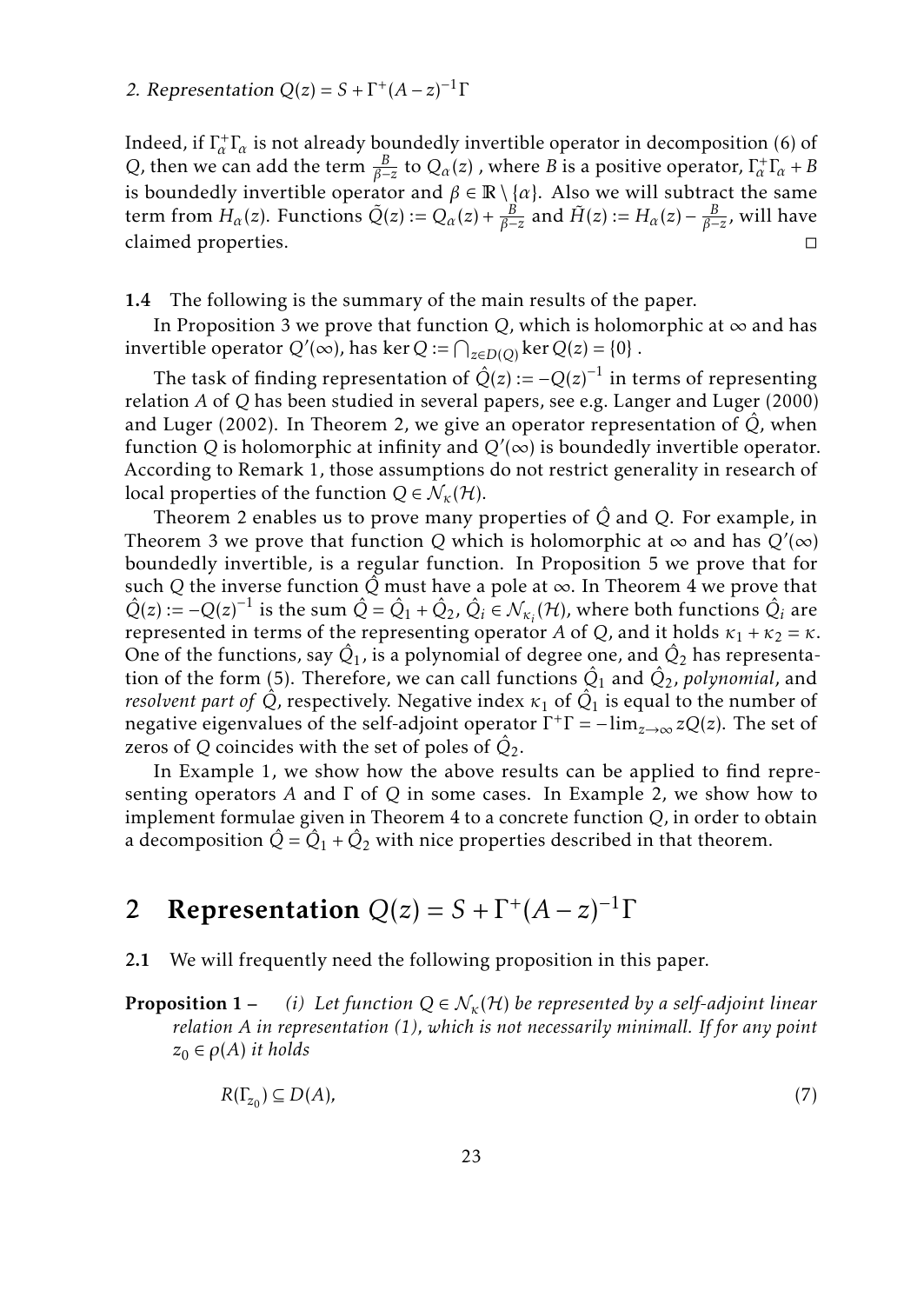*then the same inclusion holds for every*  $z \in \rho(A)$ *. We can define linear relation* 

<span id="page-5-1"></span>
$$
\Gamma := (A - z)\Gamma_z, \quad z \in \rho(A), \tag{8}
$$

*that satisfies*  $D(\Gamma) = H$ ,  $\Gamma(0) = A(0)$ *. Then function Q has representation of the form*

<span id="page-5-0"></span>
$$
Q(z) = S + \Gamma^{+} (A - z)^{-1} \Gamma \in \mathcal{N}_{\kappa}(\mathcal{H}), \quad S = S^{*} \in \mathcal{L}(\mathcal{H}).
$$
\n(9)

*(ii) Conversely, if A in representation [\(9\)](#page-5-0) of Q is a self-adjoint linear relation in Pontryagin space* K, and  $\Gamma \subseteq H \times K$ ,  $D(\Gamma) = H$ , is a linear relation that satisfies  $A(0) = \Gamma(0)$ *, then for any point*  $z_0 \in \rho(A)$  *and operator* 

<span id="page-5-2"></span>
$$
\Gamma_{z_0} := (A - z_0)^{-1} \Gamma,\tag{10}
$$

*function Q satisfies [\(1\)](#page-2-0).*

*(iii) It holds*

<span id="page-5-3"></span>
$$
\Gamma_z := (I + (z - z_0)(A - z)^{-1})\Gamma_{z_0} = (A - z)^{-1}\Gamma, \quad \forall z \in \rho(A).
$$
\n(11)

*Representation [\(1\)](#page-2-0) is minimal if and only if representation [\(9\)](#page-5-0) is minimal.*

Note, case  $S = 0$  is not excluded in Proposition [1.](#page-4-0)

*Proof.* (i) For function *Q* given by [\(1\)](#page-2-0), it holds

$$
\Gamma_z = \left(I + (z - w)(A - z)^{-1}\right)\Gamma_w, \quad \forall z, w \in \rho(A),
$$

see the proof in Dijksma, Langer, and Snoo H. S. V. [\(1993\)](#page-22-5), which obviously can be repeated when  $Q \in N_{\kappa}(\mathcal{H})$ . If we substitute *w* by  $z_0$  in the above equation, then from assumption [\(7\)](#page-4-1) it follows

$$
R(\Gamma_z)\subseteq D(A),\quad \forall z\in \rho(A).
$$

In the following few steps we use properties of linear relations listed in Arens [\(1961,](#page-22-2) Theorem 1.2). Note,  $\Gamma$ <sub>z</sub> are single-valued linear relations defined on the entire  $H$ which simplifies verification of the following steps. Therefore

$$
(A-z)\big(\Gamma_{z_0}+(z-z_0)(A-z)^{-1}\Gamma_{z_0}\big)=(A-z)\Gamma_z.
$$

According to  $(A - z)(A - z)^{-1} \supseteq I$  it holds

$$
(A-z)\Gamma_{z_0} + (z-z_0)\Gamma_{z_0} \subseteq (A-z)\Gamma_z \implies (A-z_0)\Gamma_{z_0} \subseteq (A-z)\Gamma_z, \quad \forall z \in \rho(A).
$$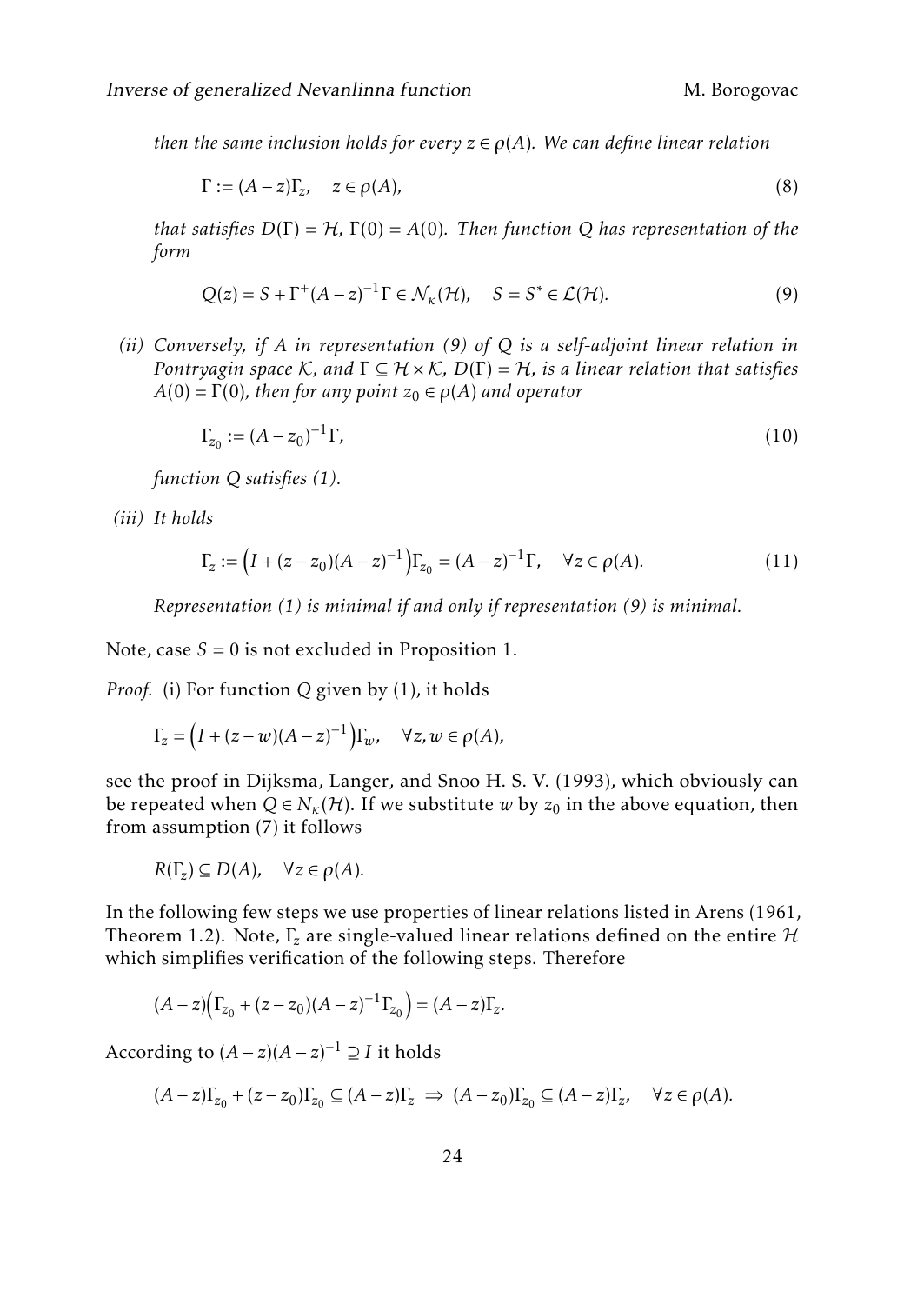By the same token, the converse inclusion  $(A - z)\Gamma_z \subseteq (A - z_0)\Gamma_{z_0}$ ,  $\forall z \in \rho(A)$  holds. Therefore,

$$
(A-z)\Gamma_z=(A-z_0)\Gamma_{z_0},\quad \forall z\in\rho(A),
$$

and we can define linear relation  $\Gamma$  by [\(8\)](#page-5-1). According to (8) it holds  $\Gamma(0) = A(0)$ , and therefore  $(A - z)^{-1} \Gamma$  is also an operator,  $\forall z \in \rho(A)$ .

Thus, Γ is an invariant of *Q*, i.e. Γ is a characteristic of the function *Q* (independent of *z*  $\in$  *ρ*(*A*)). That makes relation Γ and representation [\(5\)](#page-3-2) particularly interesting.

Let us now show that linear relation  $\Gamma^+$  is an operator. If we assume the contrary, then it holds

$$
\{0,g\} \in \Gamma^+ \implies [k,0] = (h,g), \quad \forall \{h,k\} \in \Gamma.
$$

Since  $D(\Gamma) = H$ , it follows  $g = 0$ . Therefore,  $\Gamma^+$  is single-valued.

From [\(8\)](#page-5-1), for  $z_0 \in \rho(A)$ , we get  $\Gamma = (A - z_0) \Gamma_{z_0}$  and  $\Gamma_{z_0} = (A - z_0)^{-1} \Gamma$ . Then we substitute  $\Gamma_{\!z_0}^{\!+}$  and  $\Gamma_{\!z_0}$  into [\(1\)](#page-2-0) and easily derive

$$
Q(z) = Q(\bar{z}_0) + (z - \bar{z}_0) \Gamma^+ (A - \bar{z}_0)^{-1} (A - z)^{-1} \Gamma.
$$

By means of the resolvent equation we get

$$
Q(z) = Q(\bar{z}_0) - \Gamma^+(A - \bar{z}_0)^{-1}\Gamma + \Gamma^+(A - z)^{-1}\Gamma.
$$

By substituting here

$$
S:=Q(\bar{z}_0)-\Gamma^+(A-\bar{z}_0)^{-1}\Gamma,
$$

we get the first equation of [\(9\)](#page-5-0).

From the first equation of [\(9\)](#page-5-0) and from  $Q(z)^* = Q(\bar{z})$  it follows  $S = S^*$ .

(ii) Conversely, assume [\(9\)](#page-5-0) holds with linear relation *A*. From (9), for  $z = z_0$ , we get  $S = S^* = Q(z_0)^* - \Gamma^+(A - \bar{z}_0)^{-1}\Gamma$ . Substituting *S* into [\(9\)](#page-5-0) and applying resolvent equation we obtain

$$
Q(z) = Q(z_0)^* + (z - \bar{z}_0) \Gamma^+ (A - \bar{z}_0)^{-1} (A - z)^{-1} \Gamma.
$$

Now [\(10\)](#page-5-2) gives

$$
Q(z) = Q(z_0)^* + (z - \bar{z}_0) \Gamma_{z_0}^+ (A - z)^{-1} \Gamma.
$$

According to resolvent equation it holds

<span id="page-6-0"></span>
$$
(A-z)^{-1} = (I + (z-z_0)(A-z)^{-1})(A-z_0)^{-1}, \quad \forall z \in \rho(A).
$$
 (12)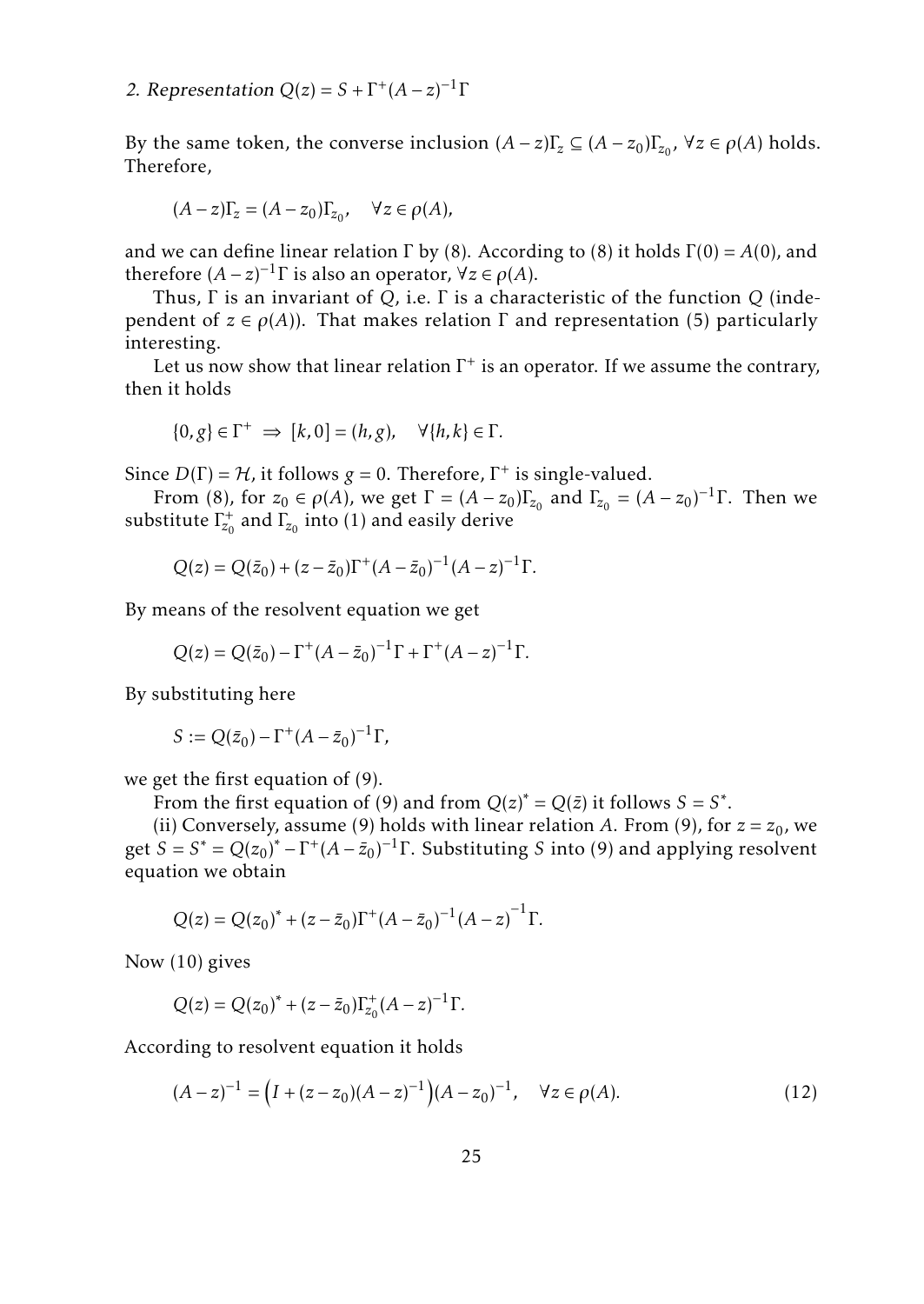Therefore

$$
Q(z) = Q(z_0)^* + (z - \bar{z}_0) \Gamma_{z_0}^+ \left( I + (z - z_0)(A - z)^{-1} \right) (A - z_0)^{-1} \Gamma.
$$

Substituting here  $\Gamma_{z_0}$  from [\(10\)](#page-5-2) gives [\(1\)](#page-2-0).

(iii) From [\(12\)](#page-6-0) and [\(10\)](#page-5-2) it follows

$$
(A-z)^{-1}\Gamma = (I + (z-z_0)(A-z)^{-1})\Gamma_{z_0} =: \Gamma_z, \quad \forall z \in \rho(A).
$$

This proves [\(11\)](#page-5-3). Minimality of a representation is defined in terms the of vectors Γ*zh* by [\(2\)](#page-2-1). According to [\(11\)](#page-5-3) we conclude that represention [\(9\)](#page-5-0) is minimal if and only if

$$
\mathcal{K} = \text{c.l.s.}\Big\{ (A-z)^{-1} \Gamma h : z \in \rho(A), h \in \mathcal{H} \Big\}.
$$

This proves (iii). □

Note, the first statement of the proposition is well known for matrix functions represented by operators. This was proven in Krein and Langer [\(1977\)](#page-22-4) for scalar, and in Langer and Luger [\(2000\)](#page-22-8) for matrix valued function *Q*. In both cases one additional assumption on *Q* was made so that *A* was linear operator from the start.

By definition,  $\infty$  is generalized pole of Q if and only if 0 is generalized pole of the function  $\tilde{Q}(\zeta) = Q(\frac{-1}{\zeta})$ , see Borogovac and Luger [\(2014,](#page-22-9) Remark 3.13.). This is equivalent to  $A(0) \neq \{0\}$ , where *A* is representing relation of *Q*. In that case  $\infty$  is called an eigenvalue of *A* and nonzero vectors from *A*(0) are called *eigenvectors at* ∞, see Luger [\(2002\)](#page-23-3).

The following statement is well known for closed linear relations in Hilbert space  $H$ , see e.g. Langer and Textorius [\(1977\)](#page-23-4). We will state it here in our setting, for convenience of the reader.

<span id="page-7-0"></span>Lemma 2 – *Let* H *and* K *be Hilbert and Krein space, respectively, and let linear relation*  $T \subseteq H \times K$  *has closed*  $T(0)$ *. Then it holds:* 

$$
T = \tilde{T} \dotplus T_{\infty},
$$

*where*  $\dot{+}$  *denotes direct sum of subspaces,*  $\tilde{T}$  *is an operator with*  $D(\tilde{T}) = D(T)$  *and*  $T_{\infty} := \{ \{0, g\} \in T \}.$ 

*Proof.* Because  $T(0) \subseteq K$  is closed subspace of the Hilbert space  $(K, \langle \cdot, \cdot \rangle)$  associated with Krein space  $(K, [\cdot, \cdot])$ , we can uniquely and orthogonaly decompose  $(K, (\cdot, \cdot))$ by means of *T*(0). Thus, for every {*f*,*g*}  $\in$  *T* we have, {*f*,*g*} = {*f*,*g*<sub>1</sub>(+) *g*<sub>0</sub>}, where (∔) is direct and orthogonal sum in the Hilbert space ( $K$ ,(⋅,⋅)), and  $g_0 \in T(0)$  and *g*<sub>1</sub> ∈  $K$  (−) *T*(0) are uniquely determined vectors. We define

$$
\tilde{T} := \Big\{ \{f, g_1\} \Big| \{f, g\} \in T \Big\},\
$$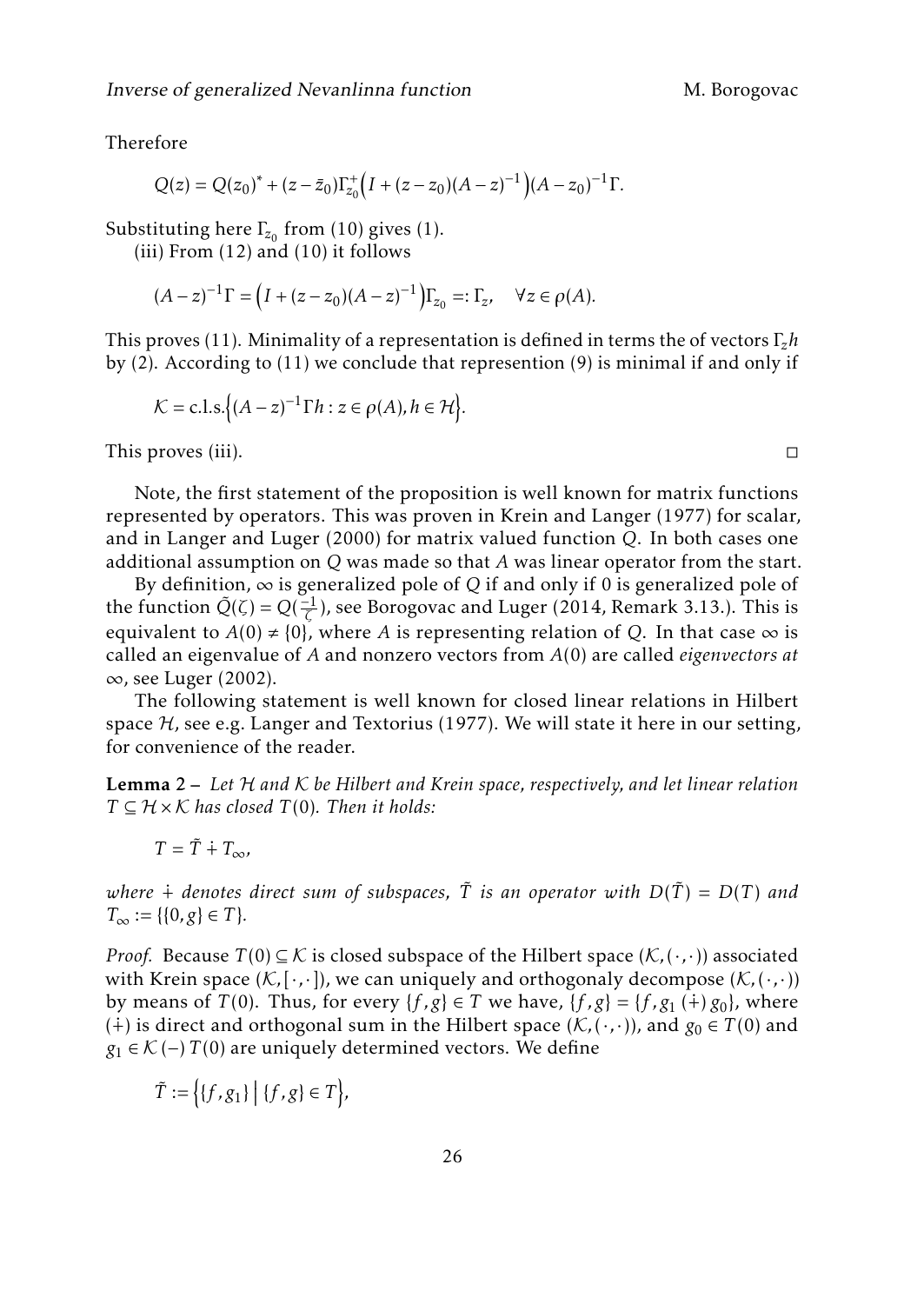2. Representation  $Q(z) = S + \Gamma^{+}(A - z)^{-1}\Gamma$ 

and  $T_{\infty}$  is as above. Then we have

$$
T=\tilde{T}(\dot{+})T_{\infty}\subseteq\mathcal{H}\times\mathcal{K},
$$

where (∔) denotes direct orthogonal sum in the Hilbert space associated with  $H \times K$ .

Because the sum  $g_1$  ( $\dot{+}$ )  $g_0$  does not have to be orthogonal in the Krein space  $(K, [\cdot, \cdot])$ , we write

$$
T = \tilde{T} + T_{\infty}.
$$

It is easy to verify that  $\tilde{T} = T(-) T_{\infty}$  is single-valued.  $\square$ 

**Corollary 1** – *If representing relation A of*  $Q \in \mathcal{N}_{k}(\mathcal{H})$  *satisfies condition* [\(7\)](#page-4-1)*, then A can be replaced in [\(1\)](#page-2-0) by its operator part A*˜*. If representation [\(1\)](#page-2-0) is minimal, it will remain minimal with self-adjoint operator A*˜*. The function Q does not have generalized pole at*  $\infty$ *.* 

*Proof.* Because *A* is closed linear relation, it is easy to verify that *A*(0) is closed. According to Lemma [2](#page-7-0) it holds

$$
A = \tilde{A} \dot{+} A_{\infty}.
$$

According to Proposition [1](#page-4-0) (i) there exists a linear relation

 $\Gamma := (A - z)\Gamma_z, \quad z \in \rho(A),$ 

with  $\Gamma(0) = A(0)$ . Because  $\Gamma(0)$  is closed, according to Lemma [2](#page-7-0) it holds

$$
\Gamma=\tilde{\Gamma}\dotplus\Gamma_{\!\infty}.
$$

Because  $\Gamma(0) = A(0) = \ker(A - z)^{-1}$ , it holds

<span id="page-8-0"></span>
$$
\Gamma_z = (A - z)^{-1} \Gamma = (\tilde{A} - z)^{-1} \tilde{\Gamma}, \quad \forall z \in \rho(A). \tag{13}
$$

Let  $z_0 \in \rho(A) \setminus \mathbb{R}$  be the point of reference in [\(1\)](#page-2-0). Let us now prove that we can replace  $(A-z)^{-1}\Gamma_{z_0}$  by  $(\tilde{A}-z)^{-1}\Gamma_{z_0}$  in [\(1\)](#page-2-0). We start from [\(3\)](#page-2-2) written in the form

$$
(A - z)^{-1} \Gamma_{z_0} = \frac{\Gamma_z - \Gamma_{z_0}}{z - z_0}, \quad \forall z \in \rho(A).
$$

According to [\(13\)](#page-8-0) and the resolvent equation we have

$$
(A-z)^{-1}\Gamma_{z_0} = \frac{(\tilde{A}-z)^{-1}\tilde{\Gamma}-(\tilde{A}-z_0)^{-1}\tilde{\Gamma}}{z-z_0} = (\tilde{A}-z)^{-1}(\tilde{A}-z_0)^{-1}\tilde{\Gamma} = (\tilde{A}-z)^{-1}\Gamma_{z_0}.
$$

This proves

$$
(A-z)^{-1}\Gamma_{z_0} = (\tilde{A}-z)^{-1}\Gamma_{z_0}.
$$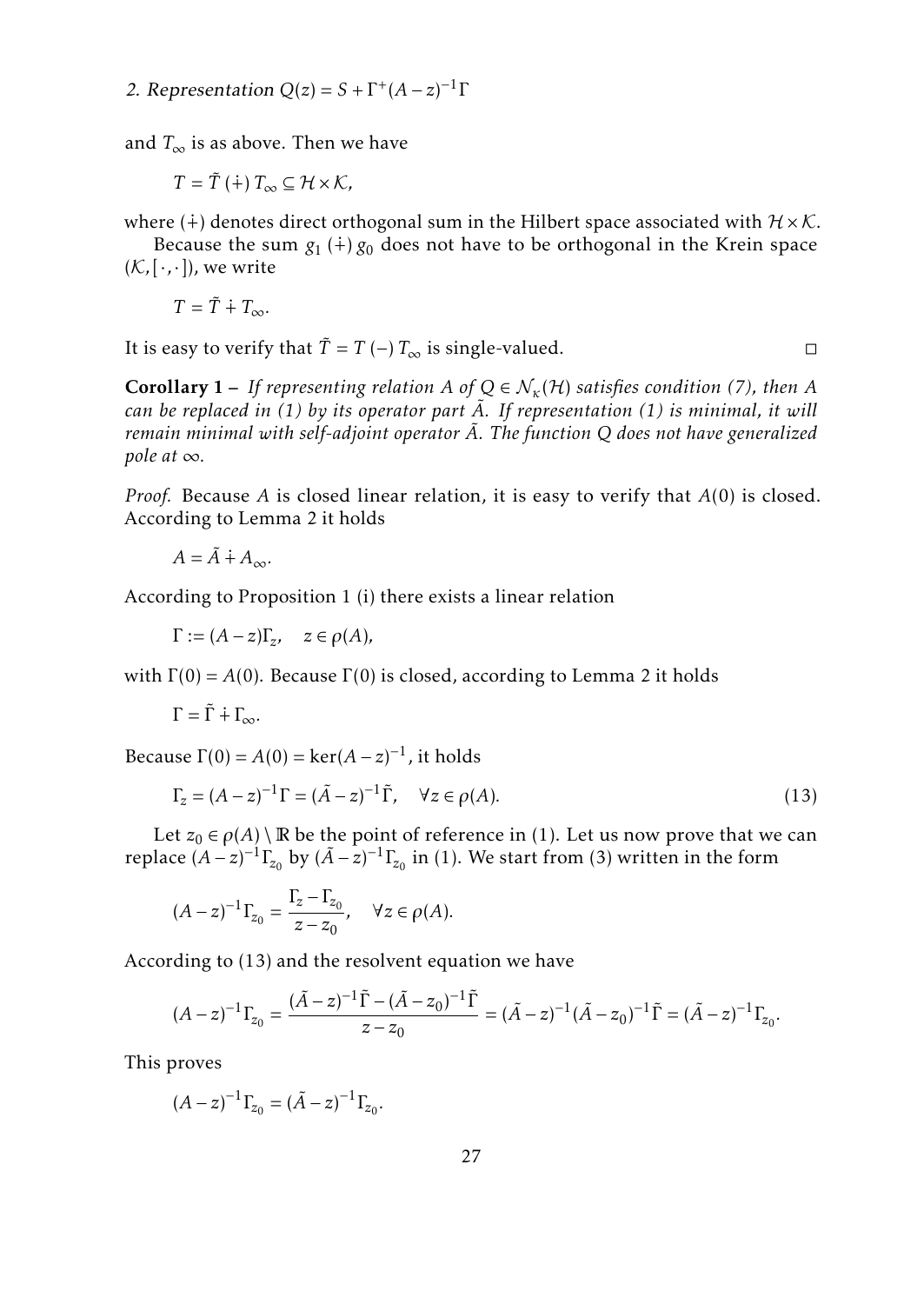Therefore, we can substitute  $(A - z)^{-1} \Gamma_{z_0}$  for  $(A - z)^{-1} \Gamma_{z_0}$  into [\(3\)](#page-2-2) and [\(1\)](#page-2-0), and values of Γ*<sup>z</sup>* and *Q*(*z*) will not change. Thus,

$$
\Gamma_z = (I + (z - z_0)(\tilde{A} - z)^{-1})\Gamma_{z_0}.
$$
  
 
$$
Q(z) = Q(z_0)^* + (z - \bar{z}_0)\Gamma_{z_0}^+ (I + (z - z_0)(\tilde{A} - z)^{-1})\Gamma_{z_0}, \quad z \in \mathcal{D}(Q).
$$

According to definition of minimality [\(2\)](#page-2-1), we conclude that minimal representation  $(1)$  remains minimal when  $\tilde{A}$  replaces  $A$ . Because of the uniqueness of the minimal representation [\(1\)](#page-2-0) it must be  $A = \tilde{A}$ . Therefore,  $\tilde{A}$  must be a self-adjoint operator, as the unique representing operator of a generalized Nevanlinna function. Because the function  $Q$  is represented by operator  $\tilde{A}$ , we conclude that  $Q$  cannot have generalized pole at ∞.  $□$ 

2.2 By definition a function *Q* has a non-tangential limit at  $\infty$  if and only if the function  $\tilde{Q}(\zeta) = Q(\frac{-1}{\zeta})$  has a non-tangential limit at 0. By the same token a function *Q* is holomorphic at  $\infty$  if and only if the function  $\tilde{Q}(\zeta) = Q(\frac{-1}{\zeta})$  is holomorphic at 0. The following proposition, that corresponds to Krein and Langer [\(1977,](#page-22-4) Satz 1.4) holds.

<span id="page-9-2"></span>**Proposition** 2 – Let  $Q \in \mathcal{N}_{\kappa}(\mathcal{H})$  *satisfies non-tangential version of [\(4\)](#page-3-3):* 

<span id="page-9-1"></span>
$$
\exists Q'(\infty) := \lim_{z \to \infty} zQ(z),\tag{14}
$$

*where the limit denotes convergence in the Banach space of bounded operators. Then*  $Q'(\infty) \in \mathcal{L}(\mathcal{H})$ , and Q has minimal representation [\(1\)](#page-2-0) with a self-adjoint operator A.

*Proof.* Because  $\mathcal{L}(\mathcal{H})$  is a Banach space with respect to norm topology, we conclude that *Q*′ (∞), given by [\(14\)](#page-9-1), is a bounded operator. Under assumption that limit [\(14\)](#page-9-1) exists, it holds

$$
\lim_{\zeta \to 0} \tilde{Q}(\zeta) := \lim_{z \to \infty} Q(z) = 0.
$$

If we define  $\tilde{Q}(0) := \lim_{\zeta \to 0} \tilde{Q}(\zeta) = 0$ , then

$$
\tilde{Q}'(0) := \lim_{\zeta \to 0} \frac{\tilde{Q}(\zeta) - \tilde{Q}(0)}{\zeta} = \lim_{z \to \infty} zQ(z) =: Q'(\infty).
$$

<span id="page-9-0"></span>According to Borogovac and Luger [\(2014,](#page-22-9) Defintion 3.1 (B)), *ζ* = 0 is not a generalized pole of  $Q$ , i.e.  $\infty$  is not a generalized pole of Q. Therefore, the representing relation *A* satisfies *A*(0) = 0. Hence, *Q* is represented by the self-adjoint operator *A* in [\(1\)](#page-2-0).  $\Box$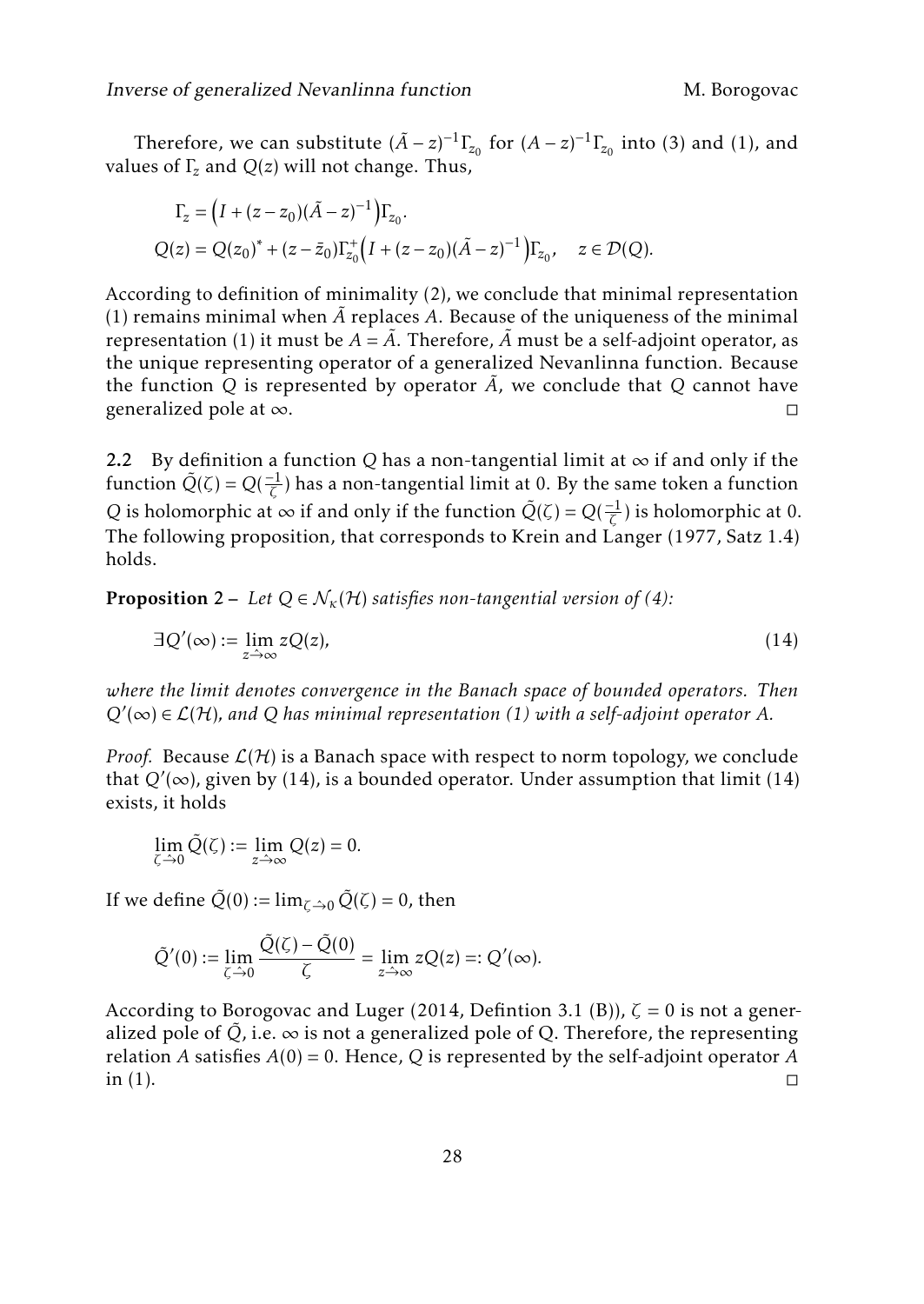2. Representation  $Q(z) = S + \Gamma^{+}(A - z)^{-1}\Gamma$ 

**Lemma 3** – *A function*  $Q \in \mathcal{N}_{k}(\mathcal{H})$  *is holomorphic at*  $\infty$  *if and only if*  $Q(z)$  *has minimal representation [\(5\)](#page-3-2)*

$$
Q(z) = \Gamma^+(A-z)^{-1}\Gamma, \quad z \in \mathcal{D}(Q),
$$

*with a bounded self-adjoint operator A in a Pontryagin space* K*, and bounded operator* Γ : H → K*. In this case*

$$
Q'(\infty) := \lim_{z \to \infty} zQ(z) = -\Gamma^+ \Gamma.
$$

*Proof.* If  $Q(z)$  is holomorphic at  $\infty$ , then it satisfies [\(14\)](#page-9-1). According to Proposition [2,](#page-9-2) *Q* is represented by an operator *A*. From the assumption of holomorphy at  $\infty$  it follows that operator *A* has bounded spectrum. According to Langer [\(1982,](#page-22-10) Corollary 2), *A* is bounded. Then condition [\(7\)](#page-4-1) is satisfied. According to Proposition [1](#page-4-0) (i), *Q* has minimal representation [\(9\)](#page-5-0). Then, from existence of limit [\(14\)](#page-9-1), it follows  $S = 0$ .

Conversely, if *A* is bounded operator in representation [\(5\)](#page-3-2), then it has bounded spectrum, and therefore, *Q* is holomorphic at infinity.

To prove the last statement of the lemma, we use Neumann series of resolvent of the bounded operator *A*.

$$
Q'(\infty) := \lim_{z \to \infty} zQ(z) = \lim_{z \to \infty} z\Gamma^+ \bigg(\sum_{i=0}^{\infty} -\frac{A^i}{z^{i+1}}\bigg)\Gamma = -\Gamma^+\Gamma.
$$

The concept

$$
\ker Q := \bigcap_{z \in D(Q)} \ker Q(z)
$$

was introduced in Dijksma, Langer, and Snoo H. S. V. [\(1993\)](#page-22-5). For matrix function  $Q \in N_K^{n \times n}$ , represented by [\(1\)](#page-2-0) it was proven

 $\ker Q = \ker \Gamma_{z_0} \cap \ker Q(z_0)^*$ .

<span id="page-10-0"></span>**Proposition 3** – If  $Q \in N_{\kappa}(\mathcal{H})$  is holomorphic at infinity and  $Q'(\infty)$  is invertible, then

 $ker Q = \{0\}.$ 

*Proof.* According to Lemma [3](#page-9-0) we can assume that *Q* is minimally represented by bounded operator *A*. Recall, for  $z, w \in \rho(A) = \mathcal{D}(Q)$  it holds

$$
\Gamma_z = \left(I + (z - w)(A - z)^{-1}\right)\Gamma_w.
$$

Obviously,

$$
\Gamma_w h = 0 \implies \Gamma_z h = 0,
$$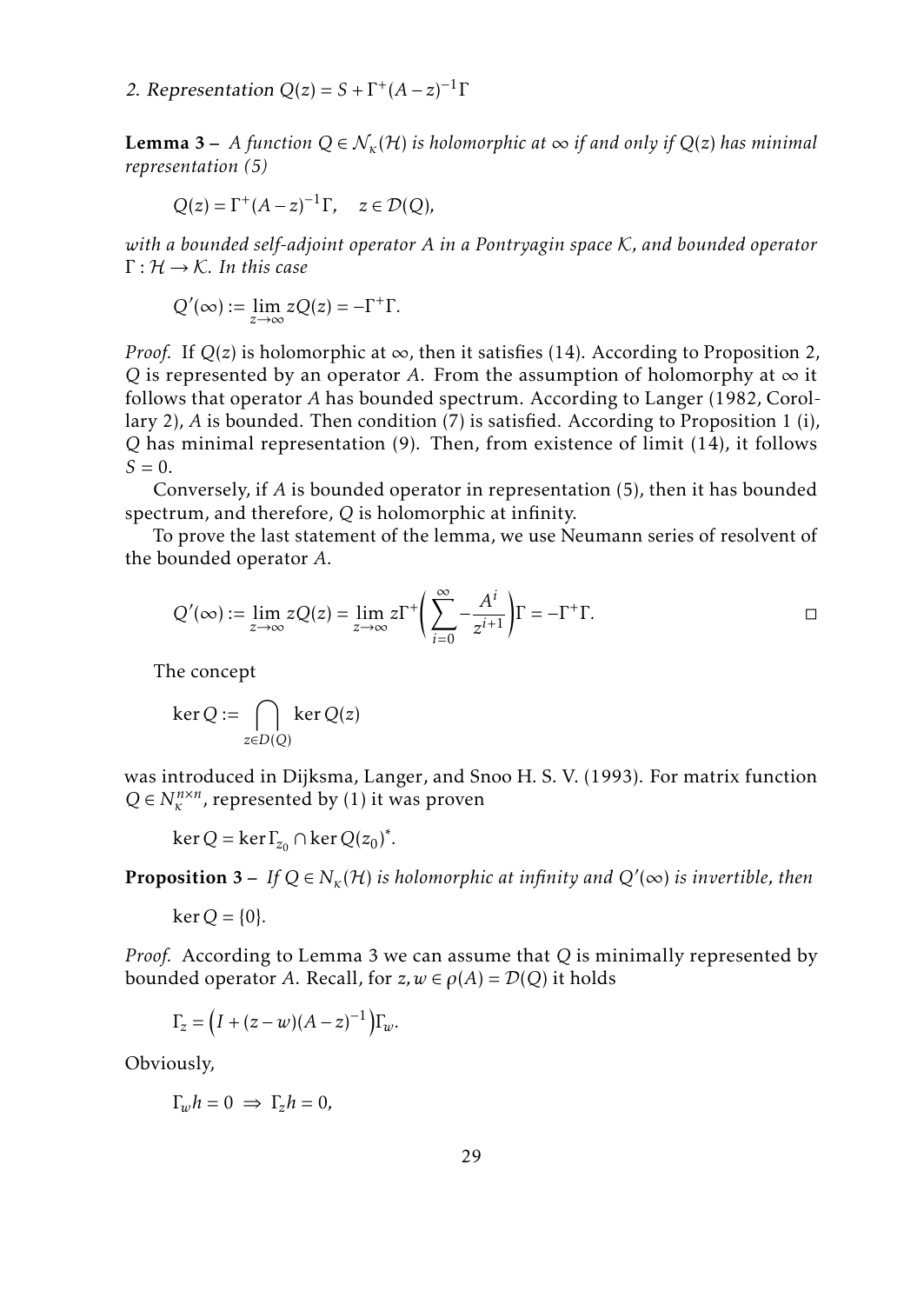If we reverse roles of *z* and *w*, then the converse implication holds. Hence, it holds

$$
\ker \Gamma_z = \ker \Gamma_w.
$$

If  $Q(z)$  is holomorphic at  $\infty$ , according to Lemma [3,](#page-9-0) Q has representation [\(5\)](#page-3-2) with bounded operator *A*. Therefore, condition [\(7\)](#page-4-1) is satisfied. According to Proposition [1](#page-4-0) (iii) we have

$$
\Gamma_z = (A - z)^{-1} \Gamma, \quad \forall z \in \mathcal{D}(Q).
$$

Then we have:

$$
(5) \Rightarrow Q(z)h = \Gamma^{+}\Gamma_{z}h, \quad \forall h \in \mathcal{H}, \ \forall z \in \mathcal{D}(Q).
$$

If we assume *h* ∈ ker*Q*, then according to definition of ker*Q* we have

$$
h \in \ker Q \iff h \in \ker zQ(z), \quad \forall z \in \mathcal{D}(Q)
$$
  

$$
\iff 0 = \lim_{z \to \infty} zQ(z)h = -\Gamma^+ \Gamma h = Q'(\infty)h \iff h = 0.
$$

This proves the statement. □

We cannot here claim that *Q*(*z*) is a regular function. We will prove it in the following section.

# <span id="page-11-3"></span>3 Inverse of  $\Gamma^+(A-z)^{-1}\Gamma$

<span id="page-11-1"></span>**Lemma 4** – Let bounded operators  $\Gamma : \mathcal{H} \to \mathcal{K}$  and  $\Gamma^+ : \mathcal{K} \to \mathcal{H}$  be introduced as usually, *see Section [1.](#page-0-0) Assume also that* Γ + Γ *is a boundedly invertible operator in the Hilbert space* (H*,*(·*,*·))*. Then for operator*

$$
P := \Gamma(\Gamma^+\Gamma)^{-1}\Gamma^+\tag{15}
$$

*the following statements hold:*

- *(i) P* is orthogonal projection in Pontryagin space  $(K, [\cdot, \cdot])$ .
- *(ii) Scalar product does not degenerate on* Γ(H) *and therefore it does not degenerate on*  $\Gamma(\mathcal{H})^{[\perp]} = \ker \Gamma^+.$
- $(iii)$  ker  $\Gamma^+ = (I P)\mathcal{K}$ .
- *(iv) Pontryagin space* K *can be decomposed as a direct orthogonal sum of Pontryagin spaces i.e.*

$$
\mathcal{K} = (I - P)\mathcal{K} + P\mathcal{K}.\tag{16}
$$

<span id="page-11-2"></span><span id="page-11-0"></span>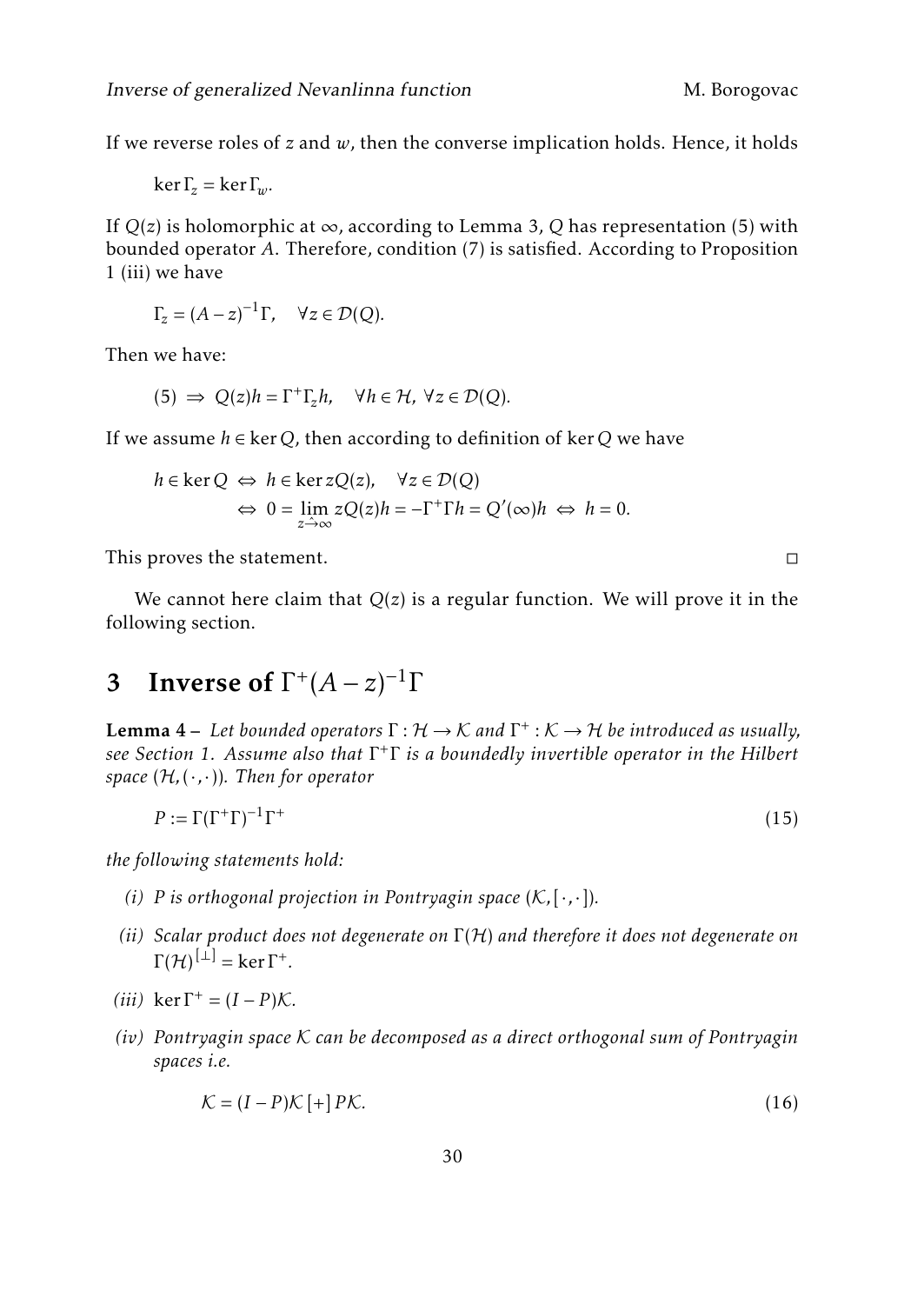3. Inverse of  $\Gamma^+(A-z)^{-1}\Gamma$ 

*Proof.* (i) Obviously  $P^2 = P$ .

According to well known properties of adjoint operators, see e.g. Iohvidov, Krein, and Langer [\(1982,](#page-22-1) p. 34), it is easy to verify  $[(\Gamma^+\Gamma)^{-1}]^* = (\Gamma^+\Gamma)^{-1}$  and then to verify  $[Px, y] = [x, Py]$ , i.e.  $P^{[*]} = P$ . This proves (i).

(ii) If  $\Gamma h \neq 0$  and  $[\Gamma h, \Gamma g] = 0$ ,  $\forall g \in H$ , then  $(\Gamma^+ \Gamma h, g) = 0$ ,  $\forall g \in H$ . Then we have  $\Gamma^+ \Gamma h = 0 \Rightarrow h = 0 \Rightarrow \Gamma h = 0$ . This is a contradiction that proves (ii).

(iii) It is sufficient to prove  $\ker \Gamma^+ = \ker P$ .

$$
P := \Gamma(\Gamma^+\Gamma)^{-1}\Gamma^+ \Rightarrow \ker \Gamma^+ \subseteq \ker P.
$$

Conversely, because  $\Gamma^+\Gamma$  is boundedly invertible  $R(\Gamma^+) = H$ . Then

$$
y \in \ker P \implies 0 = \left[\Gamma(\Gamma^+\Gamma)^{-1}\Gamma^+y, x\right] = \left((\Gamma^+\Gamma)^{-1}\Gamma^+y, \Gamma^+x\right), \quad \forall \Gamma^+x \in \mathcal{H}.
$$
  

$$
R(\Gamma^+) = \mathcal{H} \implies (\Gamma^+\Gamma)^{-1}\Gamma^+y = 0 \implies \Gamma^+y = 0 \implies y \in \ker \Gamma^+.
$$

 $(iv)$  This statement follows directly from (iii) and (ii).  $\Box$ 

Assume now that function *Q* is given by [\(5\)](#page-3-2) and that projection *P* is given by [\(15\)](#page-11-0). We define

$$
\tilde{A} := (I - P)A_{|(I - P)K}.
$$

Then

$$
(\tilde{A} - zI_{|(I-P)\mathcal{K}})^{-1} : (I - P)\mathcal{K} \to (I - P)\mathcal{K}.
$$

Note that it is customary to omit the identity mapping in resolvents. Therefore, we will frequently write  $(\widetilde{A} - z)^{-1}$  rather than  $(\widetilde{A} - zI_{|(I - P)K})^{-1}$ . It holds

$$
(I - P)(\tilde{A} - z)^{-1}(I - P) = \begin{pmatrix} (\tilde{A} - zI_{|(I - P)K})^{-1} & 0\\ 0 & 0 \end{pmatrix}
$$

In the sequel, we will use notation from the left hand side of this equation because it makes the following proofs easier to write.

<span id="page-12-1"></span>*.*

<span id="page-12-0"></span>**Theorem 2** – *Assume that function*  $Q \in \mathcal{N}_{\kappa}(\mathcal{H})$  *is holomorphic at*  $\infty$ *, and that* 

$$
Q'(\infty):=\lim_{z\to\infty}zQ(z)
$$

*is boundedly invertible. Then there exists the inverse function*

$$
\hat{Q}(z) := -Q(z)^{-1},
$$

*and*  $\hat{Q}(z)$  *has the following representation on*  $\mathcal{D}(Q) \cap \mathcal{D}(\hat{Q})$ 

$$
\hat{Q}(z) = (\Gamma^+ \Gamma)^{-1} \Gamma^+ \Big\{ A(I - P)(\tilde{A} - z)^{-1} (I - P)A - (A - zI) \Big\} \Gamma (\Gamma^+ \Gamma)^{-1},\tag{17}
$$

*where operator* Γ *was defined by [\(8\)](#page-5-1) and projection P was defined by equation [\(15\)](#page-11-0).*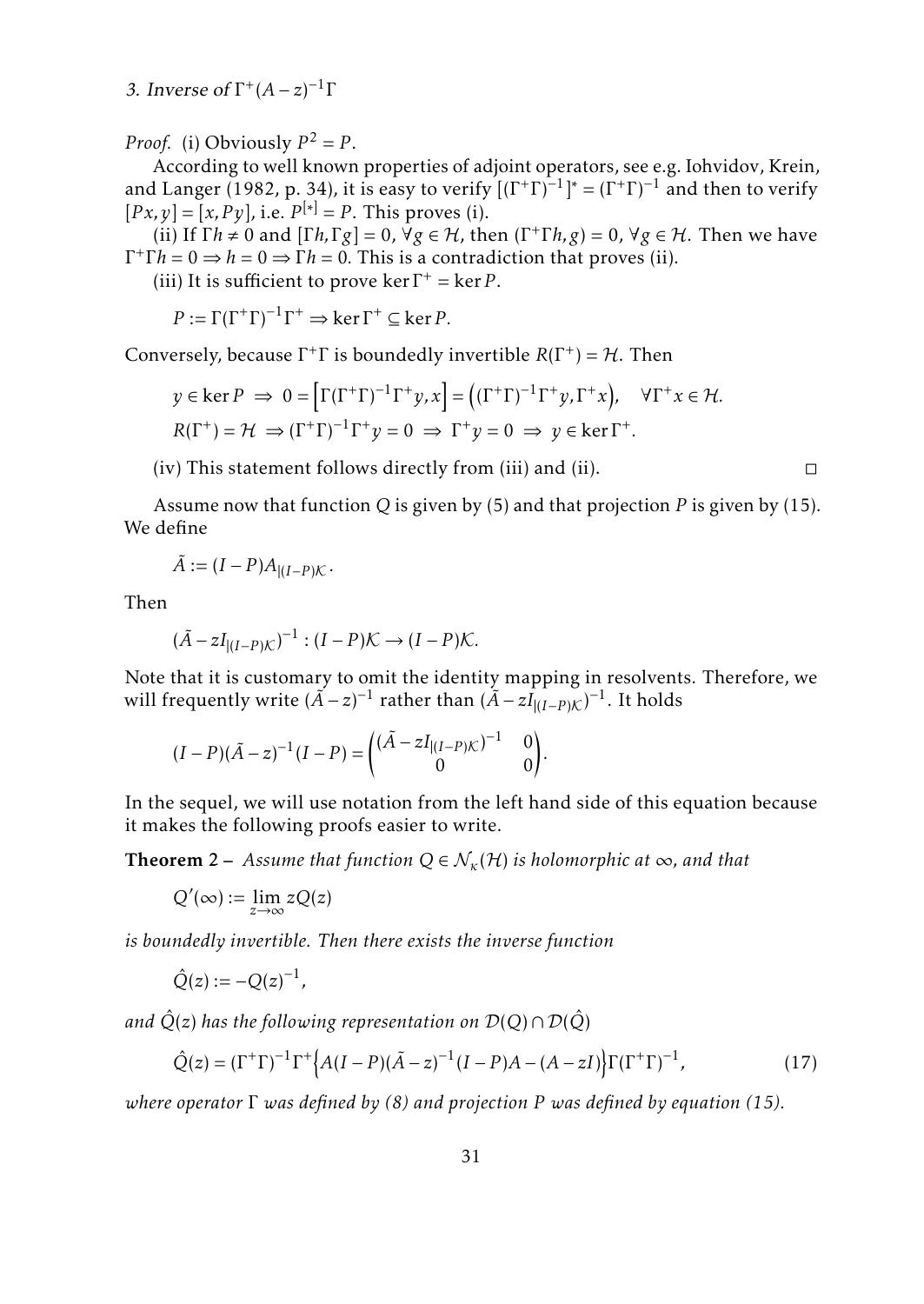*Proof.* According to Lemma [3,](#page-9-0) function *Q* has minimal representation [\(5\)](#page-3-2) with bounded operator *A*. For projection *P* defined in Lemma [4,](#page-11-1) we have the following decomposition with respect to [\(16\)](#page-11-2)

$$
A - zI = \begin{pmatrix} (I - P)(A - zI)(I - P) & (I - P)AP \\ PA(I - P) & P(A - zI)P \end{pmatrix}.
$$

Let us denote

$$
\begin{pmatrix} X & Y \\ Z & W \end{pmatrix} := (A - z)^{-1}.
$$

By solving operator equations derived from the identity

$$
\begin{pmatrix} X & Y \\ Z & W \end{pmatrix} \begin{pmatrix} \tilde{A} - z(I - P) & (I - P)AP \\ PA(I - P) & P(A - zI)P \end{pmatrix} = \begin{pmatrix} I - P & 0 \\ 0 & P \end{pmatrix}
$$

we get

$$
W = \left\{ P(A - zI)P - PA(I - P)(A - z)^{-1}(I - P)AP \right\}^{-1}.
$$

It is easy to verify the following equalities:

$$
\Gamma^+ P = \Gamma^+, \quad P\Gamma = \Gamma, \quad \Gamma^+(I - P) = 0, \quad (I - P)\Gamma = 0.
$$

It follows

$$
Q(z) = \Gamma^+ \begin{pmatrix} X & Y \\ Z & W \end{pmatrix} \Gamma = (\Gamma^+ (I - P), \Gamma^+ P) \begin{pmatrix} X & Y \\ Z & W \end{pmatrix} \begin{pmatrix} (I - P)\Gamma \\ P\Gamma \end{pmatrix}
$$
  
\n
$$
\Rightarrow Q(z) = (0, \Gamma^+) \begin{pmatrix} X & Y \\ Z & W \end{pmatrix} \begin{pmatrix} 0 \\ \Gamma \end{pmatrix} = \Gamma^+ \begin{pmatrix} 0 & 0 \\ 0 & W \end{pmatrix} \Gamma.
$$

Therefore, we do not need to find operators *X*, *Y* , *Z*. By substituting *W* here, we get

<span id="page-13-0"></span>
$$
Q(z) = \Gamma^{+} \Big\{ P(A - zI)P - PA(I - P)(A - z)^{-1}(I - P)AP \Big\}^{-1} \Gamma.
$$
 (18)

By substituting expressions [\(18\)](#page-13-0) and [\(17\)](#page-12-1) for  $Q$  and  $\hat{Q}$ , respectively, into the following product, we verify

$$
Q(z)\hat{Q}(z) = \Gamma^{+}\Big{P(A-zI)P - PA(I-P)(\tilde{A}-z)^{-1}(I-P)AP\Big}^{-1}\Gamma(\Gamma^{+}\Gamma)^{-1}\Gamma^{+}
$$
  
 
$$
\times \Big{A(I-P)(\tilde{A}-z)^{-1}(I-P)A-(A-zI)\Big{\Gamma(\Gamma^{+}\Gamma)^{-1}}}
$$
  
 
$$
= \Gamma^{+}\Big{P(A-zI)P - PA(I-P)(\tilde{A}-z)^{-1}(I-P)AP\Big}^{-1}
$$
  
 
$$
\times \Big{P A(I-P)(\tilde{A}-z)^{-1}(I-P)AP - P(A-zI)P\Big{\Gamma(\Gamma^{+}\Gamma)^{-1}}}
$$
  
 
$$
= \Gamma^{+}(-P)\Gamma(\Gamma^{+}\Gamma)^{-1} = -I.
$$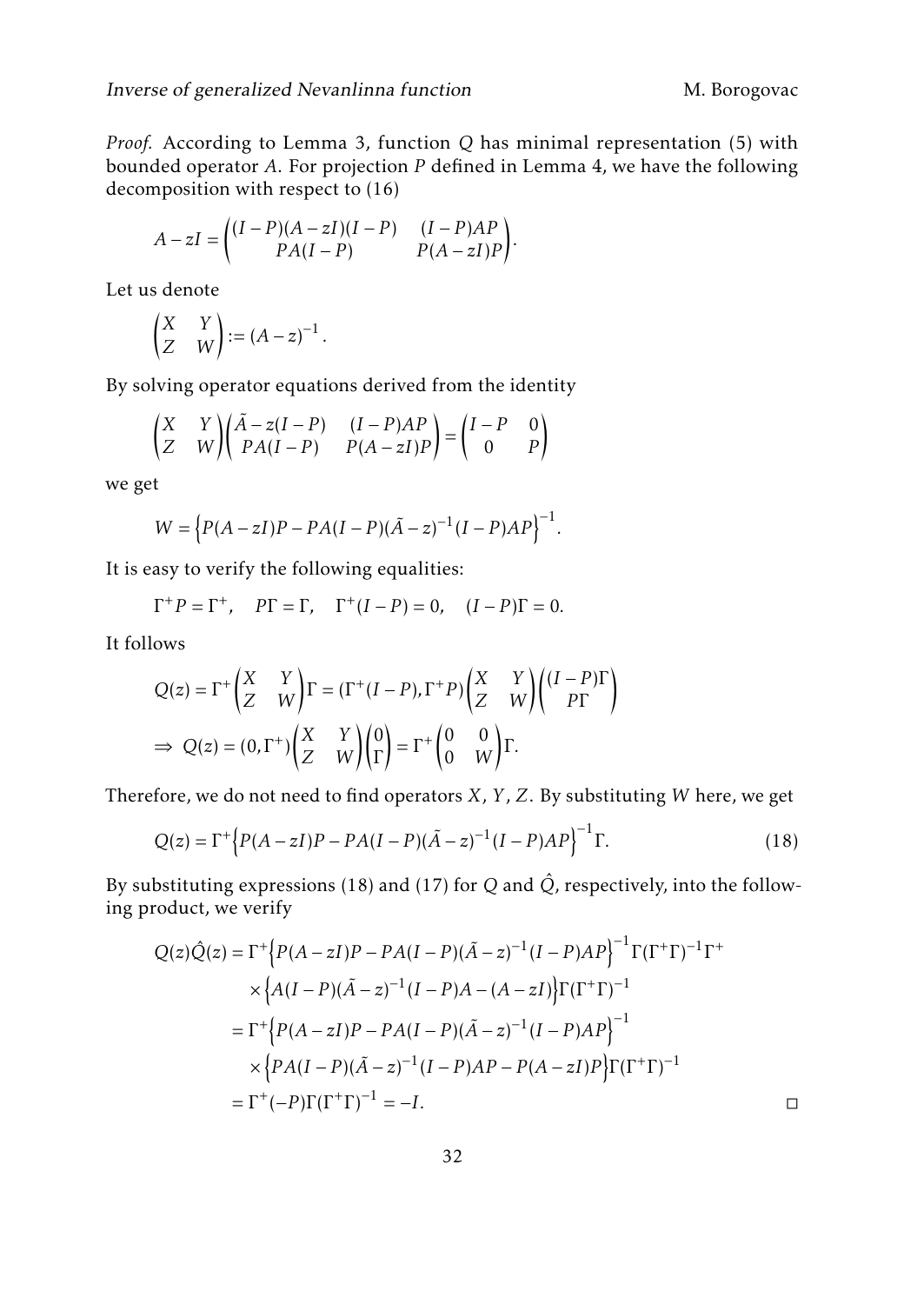3. Inverse of  $\Gamma^+(A-z)^{-1}\Gamma$ 

The remaining statements of this paper are consequences of Theorem [2.](#page-12-0)

<span id="page-14-0"></span>**Theorem 3** – Let  $Q \in \mathcal{N}_{k}(\mathcal{H})$ .

 $(i)$  Q is holomorphic at ∞ and  $Q'$ (∞) is boundedly invertible if and only if

<span id="page-14-1"></span>
$$
\hat{Q}(z) = \tilde{\Gamma}^+ (\tilde{A} - z)^{-1} \tilde{\Gamma} + \hat{S} + \hat{G} z, \forall z \in \mathcal{D}(Q) \cap \mathcal{D}(\hat{Q})
$$
\n(19)

*where A*˜ *is a self-adjoint bounded operator in the Pontryagin space* (*I* − *P* )K*, S*ˆ *and G*ˆ *are self-adjoint bounded operators in the Hilbert space* H*, and G*ˆ *is boundedly invertible.*

*(ii)* In that case function  $Q \in \mathcal{N}_{\kappa}(\mathcal{H})$  is regular.

*Proof.* (i)  $(\Rightarrow)$  The assumptions are the same as in Theorem [2.](#page-12-0) Therefore, representation [\(17\)](#page-12-1) holds. If we substitute

<span id="page-14-3"></span><span id="page-14-2"></span>
$$
\hat{S} = -(\Gamma^+\Gamma)^{-1}\Gamma^+A\Gamma(\Gamma^+\Gamma)^{-1}, \quad \hat{G} = (\Gamma^+\Gamma)^{-1}
$$
\n(20)

$$
\tilde{\Gamma} := (I - P)A\Gamma(\Gamma^+\Gamma)^{-1},\tag{21}
$$

into representation [\(17\)](#page-12-1) we get representation [\(19\)](#page-14-1). Operator  $\tilde{A}$  is bounded because it is a restriction of the bounded operator *A*. The statements about *S*ˆ and *G*ˆ are easy verification.

( $\Leftarrow$ ) Now we assume that [\(19\)](#page-14-1) holds. Obviously:

$$
\lim_{z \to \infty} \frac{\hat{Q}(z)}{z} = \lim_{z \to \infty} (-zQ(z))^{-1}.
$$

On the other hand, because  $\tilde{A}$  is bounded we can apply Neumann series of the resolvent  $(\tilde{A} - z)^{-1}$ . We have

$$
\lim_{z \to \infty} \frac{\hat{Q}(z)}{z} = \lim_{z \to \infty} \left( \frac{\tilde{\Gamma}^+ (\tilde{A} - z)^{-1} \tilde{\Gamma} + \hat{S}}{z} + \hat{G} \right)
$$

$$
= \lim_{z \to \infty} \left( \tilde{\Gamma}^+ \sum_{i=0}^{\infty} -\frac{\tilde{A}^i}{z^{i+2}} \tilde{\Gamma} + \frac{\hat{S}}{z} \right) + \hat{G} = \hat{G}.
$$

Therefore,

$$
\lim_{z \to \infty} (-zQ(z))^{-1} = \hat{G}.
$$

Because  $\hat{G}$  is bounded,  $\lim_{z\to\infty}zQ(z)$  is boundedly invertible.

(ii) This statement holds because, according to [\(19\)](#page-14-1), operator  $\hat{Q}(z)$  is obviously bounded for every  $z \in \mathcal{D}(Q) \cap \mathcal{D}(\hat{Q})$ .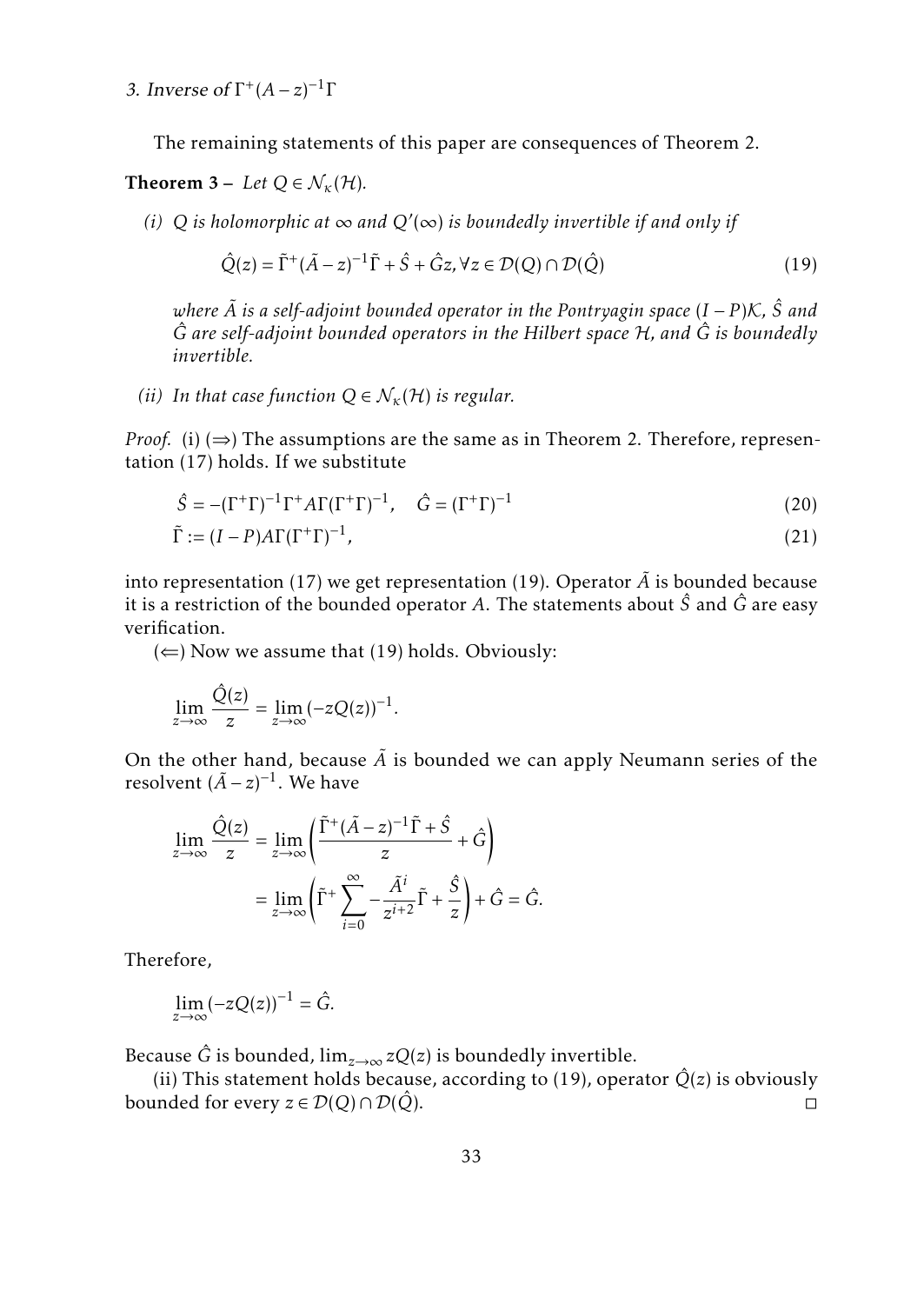It is usually very difficult to find representing operator for a given function  $Q \in \mathcal{N}_{k}(\mathcal{H})$ . The construction used in cited papers is abstract and not applicable in concrete situations. Theorem [2](#page-12-0) gives us a new simple relationships between representing operators *A*, Γ and Γ + . That might help us to find those operators in some cases, like e.g. in the following case.

<span id="page-15-0"></span>Example 1 – Given function

$$
Q(z) = -\begin{bmatrix} 0 & z^{-1} \\ z^{-1} & z^{-2} \end{bmatrix}.
$$

It is easy to verify that function *Q*(*z*) is holomorphic at infinity, and that it holds

$$
Q'(\infty) := \lim_{z \to \infty} zQ(z) = -\begin{bmatrix} 0 & 1 \\ 1 & 0 \end{bmatrix}.
$$

According to Lemma [3,](#page-9-0) *Q*(*z*) admits minimal representation [\(5\)](#page-3-2). Hence,

$$
Q(z) = \Gamma^{+} (A - zI)^{-1} \Gamma \wedge - \begin{bmatrix} 0 & 1 \\ 1 & 0 \end{bmatrix} = -\Gamma^{+} \Gamma.
$$

In addition,

$$
Q(z)^{-1} = \begin{bmatrix} 1 & -z \\ -z & 0 \end{bmatrix} =: L(z).
$$

i.e. the inverse function is a polynomial. Therefore, the resolvent part of  $\hat{Q}$  in representation [\(17\)](#page-12-1) must be equal to zero. It holds,

$$
(\Gamma^+\Gamma)^{-1}\Gamma^+(A-zI)\Gamma(\Gamma^+\Gamma)^{-1} = \begin{bmatrix} 1 & -z \\ -z & 0 \end{bmatrix}
$$
  
\n
$$
\Rightarrow \Gamma^+(A-zI)\Gamma = \begin{bmatrix} 0 & -z \\ -z & 1 \end{bmatrix} \Rightarrow \Gamma^+A\Gamma = \Gamma^*JA\Gamma = \begin{bmatrix} 0 & 0 \\ 0 & 1 \end{bmatrix}.
$$

Here *J* denotes a fundamental symmetry in K. Because function *Q* has a single pole of order two at  $z = 0$ , the representing operator has the single eigenvalue of order two at *z* = 0. All those information enable us to make an easy educated guess

$$
A = \begin{bmatrix} 0 & 1 \\ 0 & 0 \end{bmatrix}, \quad \Gamma = \begin{bmatrix} 1 & 0 \\ 0 & 1 \end{bmatrix}, \quad J = \begin{bmatrix} 0 & 1 \\ 1 & 0 \end{bmatrix} = \Gamma^{+}.
$$

We will refer to this example for a different reason in Theorem [4.](#page-18-0)

Proposition 4 – *Let Q*(*z*)*, Q*ˆ(*z*)*,* Γ*,* Γ <sup>+</sup> *be the same as in Theorem [2.](#page-12-0) Then for all z* ∈  $\mathcal{D}(Q) \cap \mathcal{D}(\hat{Q})$  *it holds* 

<span id="page-15-1"></span>
$$
\hat{Q}(z)\Gamma^{+} = (\Gamma^{+}\Gamma)^{-1}\Gamma^{+}\{-I + A(I - P)(\tilde{A} - z)^{-1}(I - P)\}(A - zI). \tag{22}
$$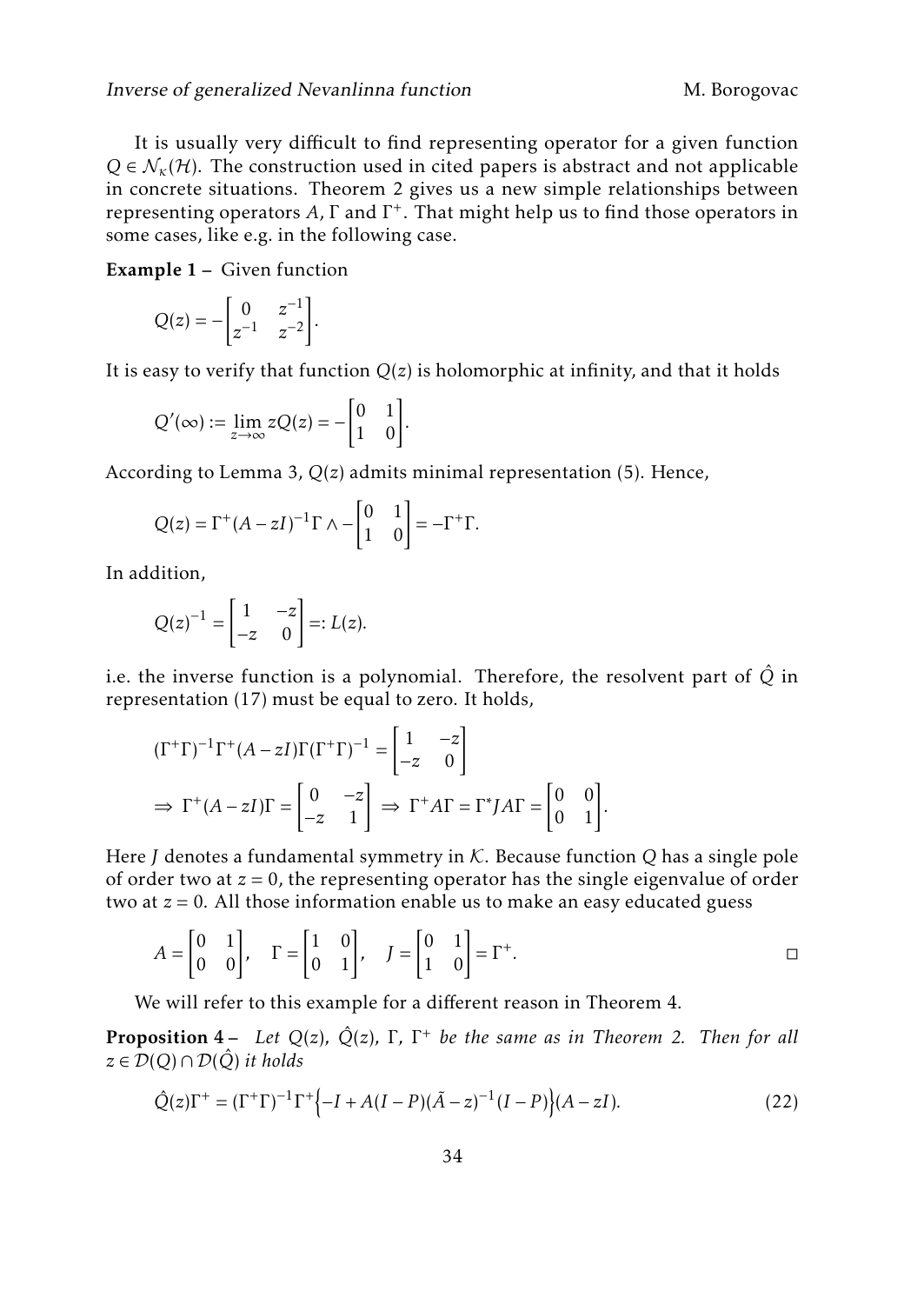3. Inverse of  $\Gamma^+(A-z)^{-1}\Gamma$ 

*Proof.* In the following derivations we will frequently use  $\Gamma^+ P = \Gamma^+$  and  $P\Gamma = \Gamma$ . From [\(17\)](#page-12-1) it follows

$$
\hat{Q}(z)\Gamma^{+} = (\Gamma^{+}\Gamma)^{-1}\Gamma^{+}\Big{A(I-P)(\tilde{A}-z)^{-1}(I-P)A-(A-zI)\Big}\Gamma(\Gamma^{+}\Gamma)^{-1}\Gamma^{+}
$$
\n
$$
= (\Gamma^{+}\Gamma)^{-1}\Gamma^{+}\Big{A(I-P)(\tilde{A}-z)^{-1}(I-P)(A-zI)P-(A-zI)P\Big}
$$
\n
$$
= (\Gamma^{+}\Gamma)^{-1}\Gamma^{+}\Big{A(I-P)(\tilde{A}-z)^{-1}(I-P)(A-zI)(P-I)
$$
\n
$$
+A(I-P)(\tilde{A}-z)^{-1}(I-P)(A-zI)-(A-zI)P\Big}
$$
\n
$$
= (\Gamma^{+}\Gamma)^{-1}\Gamma^{+}\Big{-A(I-P)+A(I-P)(\tilde{A}-z)^{-1}(I-P)(A-zI)-(A-zI)P\Big}
$$
\n
$$
= (\Gamma^{+}\Gamma)^{-1}\Gamma^{+}\Big{-(A-zI)+A(I-P)(\tilde{A}-z)^{-1}(I-P)(A-zI)\Big}
$$
\n
$$
= (\Gamma^{+}\Gamma)^{-1}\Gamma^{+}\Big{-I+A(I-P)(\tilde{A}-z)^{-1}(I-P)(A-zI)}.
$$

Note, if  $x_0 x_1, \ldots, x_{k-1}$  is a Jordan chain of *A* at the eigenvalue  $\alpha \in \mathbb{C}$ , then it holds

$$
(A-zI)(x_0 + (z-\alpha)x_1 + \dots + (z-\alpha)^{k-1}x_{k-1}) = -(z-\alpha)^k x_{k-1}.
$$

This formula together with [\(22\)](#page-15-1) enables us to prove that if  $\alpha$  is not a zero of  $Q$ , then the function

$$
\eta(z) := \hat{Q}(z)\Gamma^{+}(x_0 + (z - \alpha)x_1 + \dots + (z - \alpha)^{k-1}x_{k-1}) = (\Gamma^{+}\Gamma)^{-1}\Gamma^{+}(z - \alpha)^{k}x_{k-1}
$$

is a pole cancellation functions of *Q* at *α*, cf. Borogovac and Luger [\(2014,](#page-22-9) Remark 3.7).

According to Luger [\(2002,](#page-23-3) Proposition 2.1), for a regular function  $Q \in \mathcal{N}_{\kappa}(\mathcal{H})$ with representing relation  $A$ , the inverse  $\hat{Q}$  admits representation

<span id="page-16-1"></span>
$$
\hat{Q}(z) = \hat{Q}(\bar{z}_0) + (z - \bar{z}_0)\hat{\Gamma}^+\left(I + (z - z_0)(\hat{A} - z)^{-1}\right)\hat{\Gamma}
$$
\n(23)

where  $\hat{\Gamma} := -\Gamma_{\!z_0} Q(z_0)^{-1}$  and it holds

<span id="page-16-2"></span>
$$
(\hat{A} - z)^{-1} = (A - z)^{-1} - \Gamma_z Q(z)^{-1} \Gamma_{\bar{z}}^+, \quad \forall z \in \rho(A) \cap \rho(\hat{A}).
$$
\n(24)

The following proposition gives us one more relationship between representations [\(17\)](#page-12-1) and [\(23\)](#page-16-1).

<span id="page-16-0"></span>**Proposition 5** – Let  $Q \in \mathcal{N}_{\kappa}(\mathcal{H})$  be holomorphic at  $\infty$  and let  $Q'(\infty)$  be boundedly *invertible. If A*ˆ *is the representing linear relation in [\(23\)](#page-16-1), then A*ˆ *satisfies*

$$
\hat{A}(0) = R(P) = R(\Gamma).
$$

*and A*ˆ(0) *is not degenerate.*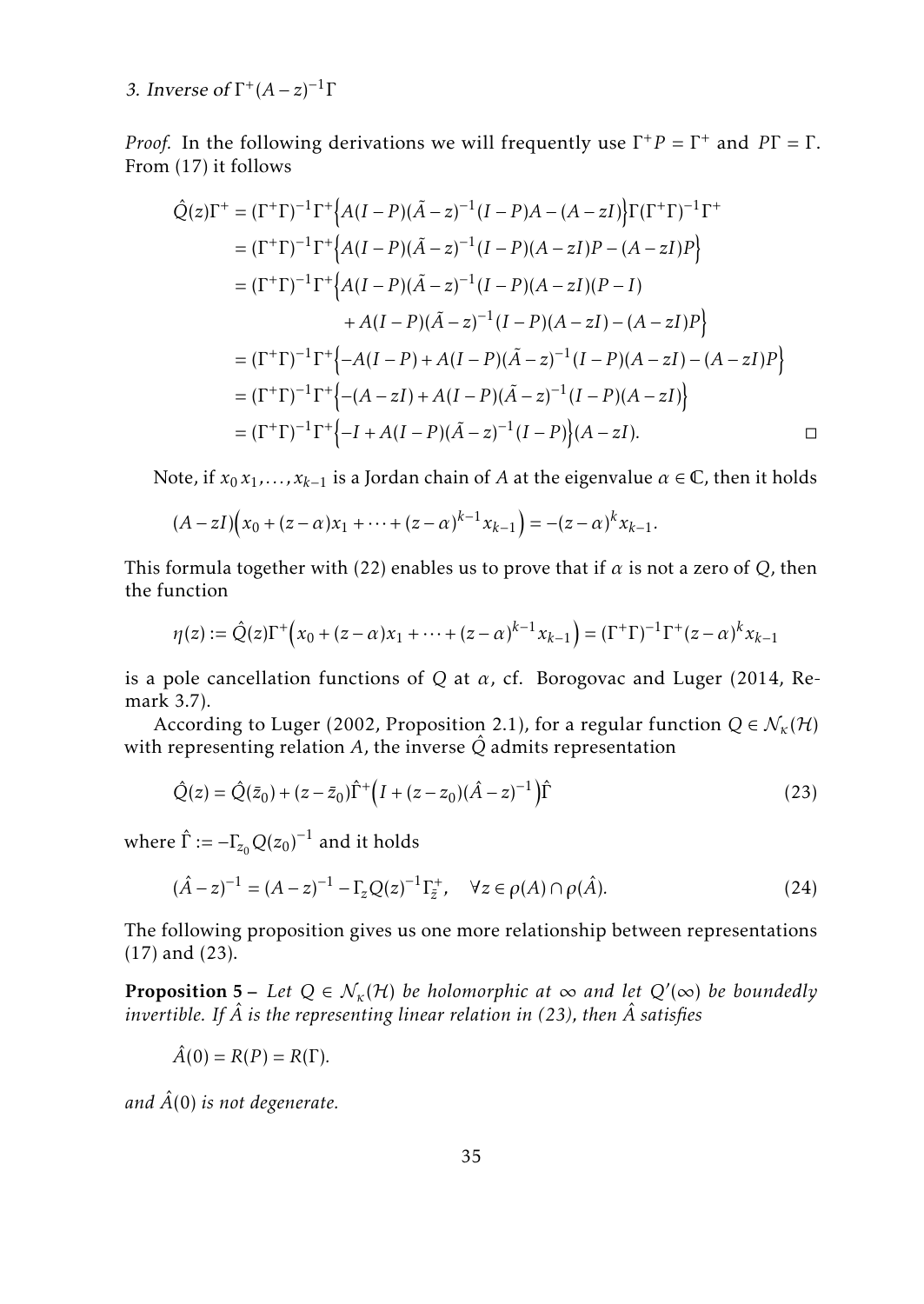*Proof.* Function  $Q \in \mathcal{N}_{k}(\mathcal{H})$  that admits representation [\(5\)](#page-3-2) is a special case of the function that admits representation [\(1\)](#page-2-0). Let us select a (non-real) point of reference  $z_0 \in \mathcal{D}(Q) \cap \mathcal{D}(\hat{Q})$ , so that  $Q(z_0)$  is boundedly invertible. Let us introduce  $\Gamma_{z_0}$  by [\(10\)](#page-5-2). Then according to Proposition [1](#page-4-0) (ii) function *Q* given by [\(5\)](#page-3-2) admits representation [\(1\)](#page-2-0) with the same representing self-adjoint operator *A* and  $Q(z_0)^* = \Gamma^+(A - \bar{z}_0)^{-1}\Gamma$ . From [\(24\)](#page-16-2), for  $z = z_0$  we get

<span id="page-17-0"></span>
$$
(\hat{A} - z_0)^{-1} = (A - z_0)^{-1} - \Gamma_{z_0} Q(z_0)^{-1} \Gamma_{\bar{z}_0}^+.
$$
\n(25)

From [\(10\)](#page-5-2), it follows

$$
\Gamma_{z_0} = (A - z_0)^{-1} \Gamma \ \wedge \ \Gamma_{\bar{z}_0}^+ = \Gamma^+ (A - z_0)^{-1}.
$$

Substituting this into [\(25\)](#page-17-0) gives

$$
(\hat{A} - z_0)^{-1} = (A - z_0)^{-1} - (A - z_0)^{-1} \Gamma Q(z_0)^{-1} \Gamma^+ (A - z_0)^{-1}
$$
  
= 
$$
(A - z_0)^{-1} (I - \Gamma Q(z_0)^{-1} \Gamma^+ (A - z_0)^{-1}).
$$

By substituting here the expression for  $Q(z_0)^{-1}\Gamma^+$  from [\(22\)](#page-15-1) we get

$$
(\hat{A} - z_0)^{-1} = (A - z_0)^{-1} \Big( I + P(-I + A(I - P)(\tilde{A} - z_0)^{-1}(I - P)) \Big)
$$
  
=  $(A - z_0)^{-1} \Big( I - P + PA(I - P)(\tilde{A} - z_0)^{-1}(I - P) \Big).$ 

Hence

$$
(\hat{A} - z_0)^{-1} = (A - z_0)^{-1} \left( I + PA(I - P)(\tilde{A} - z_0)^{-1} \right) (I - P).
$$
 (26)

From this we conclude ker $(\hat{A} - z_0)^{-1} \supseteq R(P)$  and, therefore  $\hat{A}(0) \supseteq R(\Gamma)$ .

In order to prove  $\ker(\hat{A} - z_0)^{-1} \subseteq R(\Gamma)$ , assume the contrary, that there exists  $0 ≠ (I - P)y ∈ \text{ker}(\hat{A} - z_0)^{-1}$ . Because,  $z_0 ∈ \rho(A)$  and *A* is single-valued, from [\(26\)](#page-17-1) it follows

$$
(I + PA(I - P)(A - z0)-1)(I - P)y = 0.
$$

Then, it must be

$$
-(I - P)y = PA(I - P)(A - z0)-1(I - P)y = 0,
$$

which is a contradiction. Therefore, ker( $\hat{A} - z_0$ )<sup>-1</sup> =  $R(\Gamma)$ . □

Note, since the non-real point  $z_0 \in \mathcal{D}(Q) \cap \mathcal{D}(\hat{Q})$  was arbitrarily selected, all formulae derived in the proof of Proposition [5](#page-16-0) hold for all non-real points *z* ∈ D(*Q*)∩ D(*Q*ˆ).

One consequence of Proposition [5](#page-16-0) is that function  $\hat{Q}$  must have a generalized pole at ∞. This means that regular function *Q*ˆ does not have a derivative at ∞.

<span id="page-17-1"></span>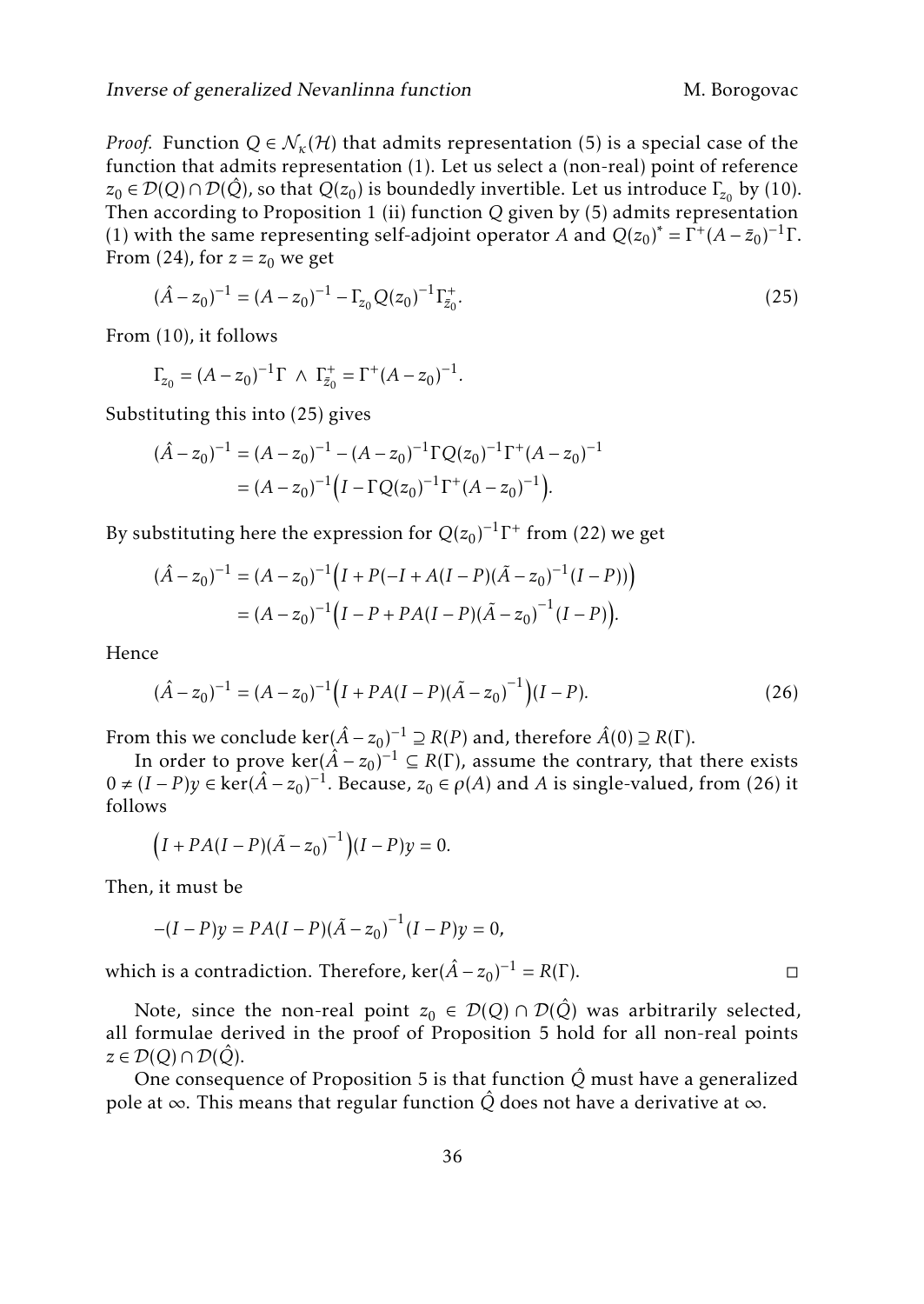## <span id="page-18-5"></span><span id="page-18-4"></span>4 Properties of *Q*ˆ

The following theorem is also a consequence of Theorem [2.](#page-12-0)

<span id="page-18-0"></span>**Theorem 4** – *Assume that function*  $Q \in \mathcal{N}_{k}(\mathcal{H})$  *is holomorphic at*  $\infty$ *, i.e.*  $Q(z)$  := Γ + (*A* − *z*) −1 Γ*, and assume that operator*

$$
Q'(\infty) := \lim_{z \to \infty} zQ(z)
$$

*is boundedly invertible. Then for functions*

<span id="page-18-2"></span>
$$
\hat{Q}_1(z) = \hat{S} + z\hat{G} \in \mathcal{N}_{\kappa_1}(\mathcal{H}),\tag{27}
$$

*and*

<span id="page-18-3"></span>
$$
\hat{Q}_2(z) := \tilde{\Gamma}^+(\tilde{A}-z)^{-1}\tilde{\Gamma} \in \mathcal{N}_{\kappa_2}(\mathcal{H}),\tag{28}
$$

*where operators S*ˆ*, G*ˆ *and* ˜Γ *are given by equations [\(20\)](#page-14-2) and [\(21\)](#page-14-3), the inverse function Q*ˆ(*z*) *has decomposition*

<span id="page-18-1"></span>
$$
\hat{Q}(z) = \hat{Q}_1(z) + \hat{Q}_2(z).
$$
\n(29)

*That decomposition has the following properties:*

- *(i)* It must be  $\hat{Q}_1 \not\equiv 0$  while function  $\hat{Q}_2$  may be zero function in some cases.  $\hat{Q}_1$  has only one generalized pole, it is at  $\infty$ , while  $\hat{Q}_2$  is holomorphic at  $\infty$ .
- *(ii) Finite generalized zeros of Q, coincide with generalized poles of Q*ˆ <sup>2</sup> *including multiplicities.*
- (*iii*)  $\hat{Q}_1 \in \mathcal{N}_{\kappa_1}(\mathcal{H})$ , where negative index  $\kappa_1$  is equal to the number of negative eigenval*ues of the bounded self-adjoint operator* −*Q*′ (∞) *in the Hilbert space* H *and that is equal to negative index of P* K*.*

$$
(iv) \ \kappa_1 + \kappa_2 = \kappa.
$$

*Proof.* (i) According to above definitions of  $\hat{Q}_1$  and  $\hat{Q}_2$ , and [\(19\)](#page-14-1), it holds  $\hat{Q}(z) = \hat{Q}_1(z) + \hat{Q}_2(z)$ . According to Proposition [5,](#page-16-0)  $\hat{Q}$  has generalized pole at  $\infty$ . Since representing operator  $\tilde{A}$  of  $\hat{Q}_2$  is bounded operator, according to Lemma [3](#page-9-0)  $\hat{Q}_2$  is holomorphic at ∞. Therefore,  $\hat{Q}_1 \neq 0$  and it must have generalized pole at ∞. According to Example [1](#page-15-0) it is possible to have  $\hat{Q}_2 \equiv 0$ .

(ii) The statement follows immediately from (i) and formula [\(29\)](#page-18-1).

(iii) Note, representation [\(27\)](#page-18-2) of  $\hat{Q}_1$  is not a typical operator representation of a generalized Nevanlinna function, because *A* − *zI* is not a resolvent.

We know  $\hat{Q} \in \mathcal{N}_{\kappa}(\mathcal{H})$  and  $\kappa_1 + \kappa_2 \geq \kappa$ . Let us denote by  $\kappa'$  and  $\kappa''$  negative indexes of subspaces  $\overrightarrow{PK}$  and  $(I - P)\overrightarrow{K}$ , respectively. Then, according to [\(16\)](#page-11-2)  $\overrightarrow{\kappa'} + \kappa'' = \kappa$ .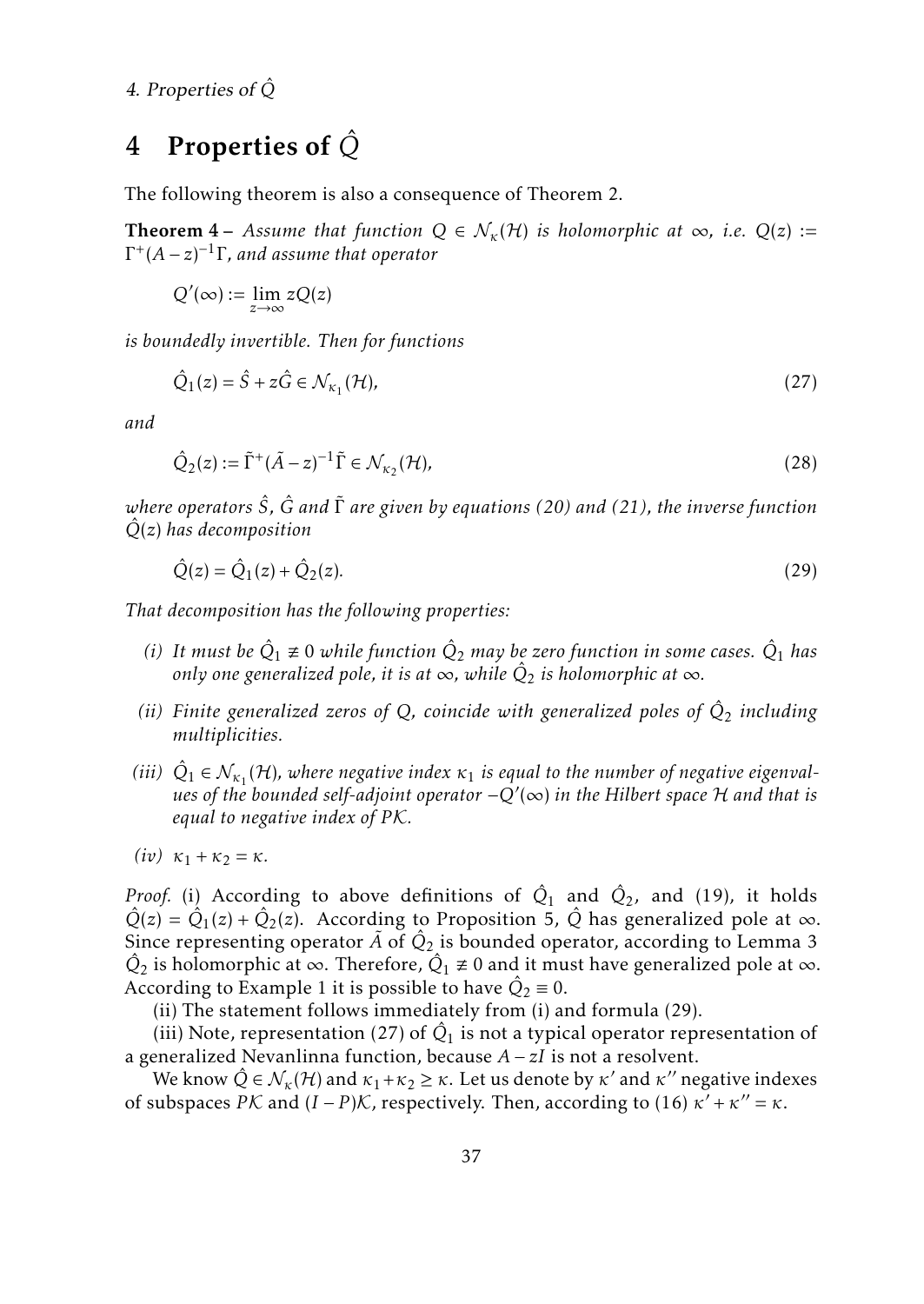<span id="page-19-1"></span>For any  $f, g \in H$  we have

$$
\left(\frac{\hat{Q}_1(z) - \hat{Q}_1(w)}{z - \overline{w}} f, g\right) = \left((\Gamma^+ \Gamma)^{-1} f, g\right).
$$

Hence,  $\kappa_1$  equals number of negative eigenvalues of  $(\Gamma^+\Gamma)^{-1}$ . Since  $(\Gamma^+\Gamma)^{-1}$  is bounded, hence defined on the whole  $H$ , we can consider  $f = \Gamma^+ \Gamma f_0$  and  $g = \Gamma^+ \Gamma g_0$ , where  $f_0$  and  $g_0$  run through entire  $H$  when  $f$  and  $g$  run through  $H$ . Therefore

$$
((\Gamma^+\Gamma)^{-1}f,g) = [\Gamma f_0, \Gamma g_0].
$$

Because  $R(\Gamma) = R(P)$ , we conclude that  $\kappa_1 = \kappa'$ . Real number  $\alpha < 0$  is an eigenvalue of  $\Gamma^+\Gamma = -Q'(\infty)$  if and only if  $\alpha^{-1} < 0$  is an eigenvalue of  $(\Gamma^+\Gamma)^{-1}$ . Hence, statement (iii) follows.

 $(iv)$ 

$$
\kappa_1 = \kappa' \implies \kappa' + \kappa_2 \ge \kappa = \kappa' + \kappa'' \implies \kappa_2 \ge \kappa''
$$

Because  $\tilde{A}$ , the representing operator of  $\hat{Q}_2$ , is self-adjoint operator in  $(I-P){\cal K}$ , it must be  $\kappa_2 \leq \kappa''$ . Therefore,  $\kappa_2 = \kappa''$  and

$$
\kappa_1+\kappa_2=\kappa.
$$

That proves (iv).  $\Box$ 

In the following example we will show how Theorem [4](#page-18-0) can be applied to a concrete generalized Nevanlinna functions.

#### <span id="page-19-0"></span>Example 2 – Let

$$
Q(z) = \begin{bmatrix} \frac{-(1+z)}{z^2} & \frac{1}{z} \\ \frac{1}{z} & \frac{1}{1+z} \end{bmatrix}.
$$

The function *Q* has representation [\(5\)](#page-3-2)

$$
Q(z) = \Gamma^+(A - z)^{-1} \Gamma,
$$

where the space  $\mathbb{K}=\mathbb{C}^3.$  In that representation fundamental symmetry, and representing operators of *Q* are:

$$
J = \begin{bmatrix} 0 & 1 & 0 \\ 1 & 0 & 0 \\ 0 & 0 & -1 \end{bmatrix}, A = \begin{bmatrix} 0 & 1 & 0 \\ 0 & 0 & 0 \\ 0 & 0 & -1 \end{bmatrix}, \Gamma = \begin{bmatrix} 0.5 & -1 \\ 1 & 0 \\ 0 & -1 \end{bmatrix},
$$

$$
\Gamma^{+} = \Gamma^{*} J = \begin{bmatrix} 1 & 0.5 & 0 \\ 0 & -1 & 1 \end{bmatrix}.
$$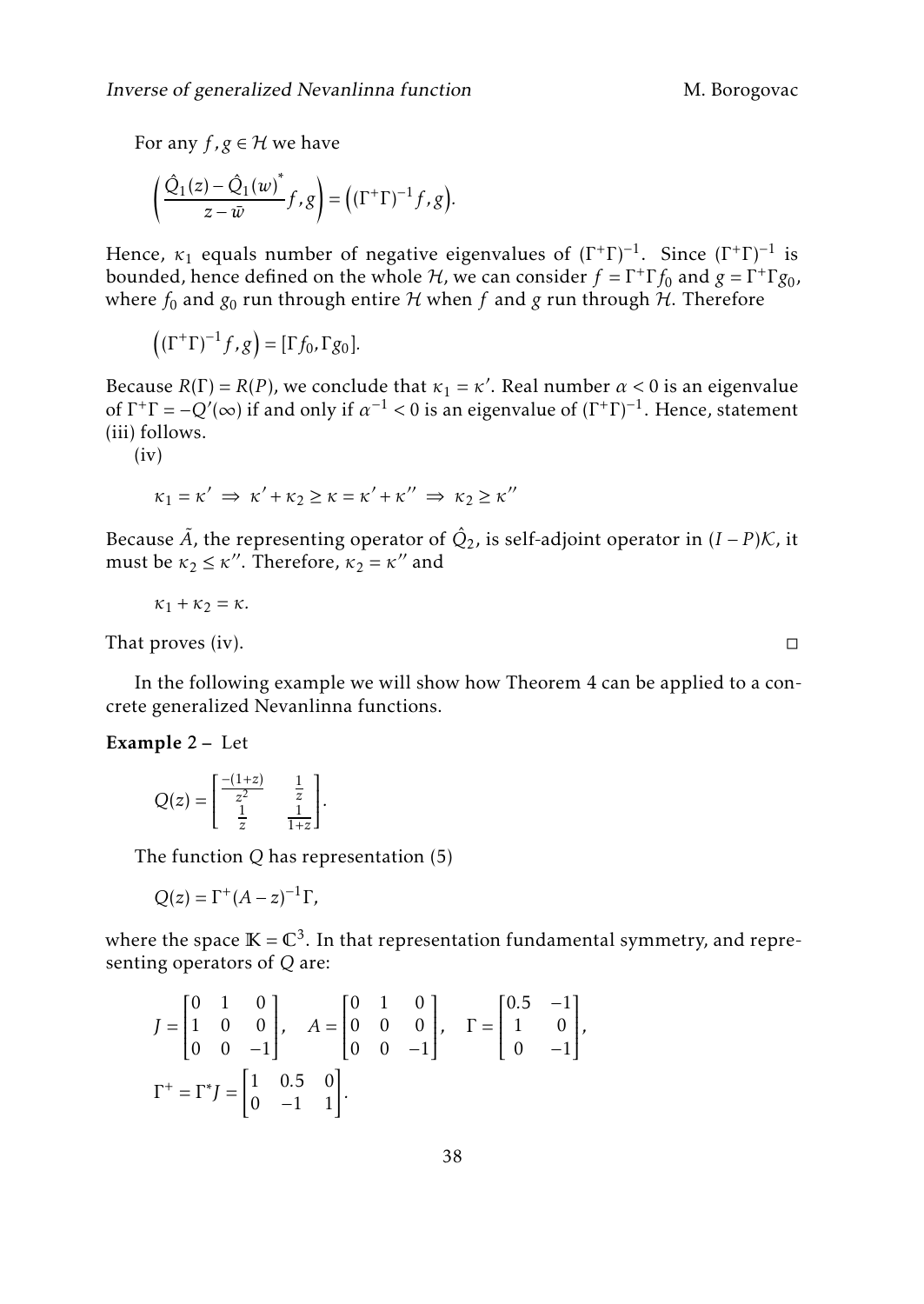#### <span id="page-20-0"></span>4. Properties of *Q*ˆ

Here,  $\Gamma^*: \mathbb{C}^3 \to \mathbb{C}^2$  is adjoint operator of  $\Gamma$  with respect to Hilbert spaces  $\mathbb{C}^2$ and  $\mathbb{C}^3.$  It is easy to see that this representation is minimal. From the shape of the fundamental symmetry *J* we conclude  $\kappa = 2$ , i.e.  $Q \in \mathcal{N}_2(\mathbb{C}^2)$ . We have

$$
\hat{Q}(z) = \begin{bmatrix} \frac{z^2}{2(1+z)} & -\frac{z}{2} \\ -\frac{z}{2} & \frac{-(1+z)}{2} \end{bmatrix} \in N_2(\mathbb{C}^2).
$$

Limit [\(14\)](#page-9-1) gives

$$
\Gamma^{+}\Gamma = \begin{bmatrix} 1 & -1 \\ -1 & -1 \end{bmatrix}, \quad (\Gamma^{+}\Gamma)^{-1} = \begin{bmatrix} 0.5 & -0.5 \\ -0.5 & -0.5 \end{bmatrix}.
$$

This means that conditions of Theorem [4](#page-18-0) are satisfied.

Let us calculate  $\hat{Q}_1(z)$ . By substituting matrices  $(\Gamma^+\Gamma)^{-1}$ ,  $\Gamma^+$ ,  $\Gamma$  into formulae for  $\hat{G}$ and  $\hat{S}$ , we obtain

$$
\hat{Q}_1(z) = \begin{bmatrix} \frac{-1+z}{2} & -\frac{z}{2} \\ -\frac{z}{2} & -\frac{1+z}{2} \end{bmatrix}.
$$

Let us now find  $\hat{Q}_2(z)$  by means of formulae [\(28\)](#page-18-3). In order to do that, we have first to find matrices for projections *P* and  $(I - P)$ . By means of formula [\(15\)](#page-11-0) we get

$$
P = \begin{bmatrix} 0.75 & 0.125 & 0.25 \\ 0.5 & 0.75 & -0.5 \\ 0.5 & -0.25 & 0.5 \end{bmatrix}, \quad I - P = \begin{bmatrix} 0.25 & -0.125 & -0.25 \\ -0.5 & 0.25 & 0.5 \\ -0.5 & 0.25 & 0.5 \end{bmatrix}.
$$

Obviously, range  $(I - P) = 1$ , i.e. dim $(I - P)K = 1$ . We also have

$$
(I - P)A(I - P) - z(I - P) = \begin{bmatrix} -0.25 & 0.125 & 0.25 \\ 0.5 & -0.25 & -0.5 \\ 0.5 & -0.25 & -0.5 \end{bmatrix} - z \begin{bmatrix} 0.25 & -0.125 & -0.25 \\ -0.5 & 0.25 & 0.5 \\ -0.5 & 0.25 & 0.5 \end{bmatrix},
$$

$$
\tilde{\Gamma} := (I - P)A\Gamma(\Gamma^+\Gamma)^{-1} = \begin{bmatrix} 0.25 & 0 \\ -0.5 & 0 \\ -0.5 & 0 \end{bmatrix}, \quad \tilde{\Gamma}^+ = \tilde{\Gamma}^* I = \begin{bmatrix} -0.5 & 0.25 & 0.5 \\ 0 & 0 & 0 \end{bmatrix}.
$$

Obviously,  $\tilde{\Gamma}$ , and  $\tilde{\Gamma}^{+}$ , each have only one linearly independent row, column, respectively. Therefore, operators Γ̃, Γ̃<sup>+</sup> can be represented by equivalent matrices, i.e. we can write

$$
\tilde{\Gamma} := \begin{bmatrix} 0.25 & 0 \\ 0 & 0 \\ 0 & 0 \end{bmatrix}, \quad \tilde{\Gamma}^+ = \begin{bmatrix} -0.5 & 0 & 0 \\ 0 & 0 & 0 \end{bmatrix}.
$$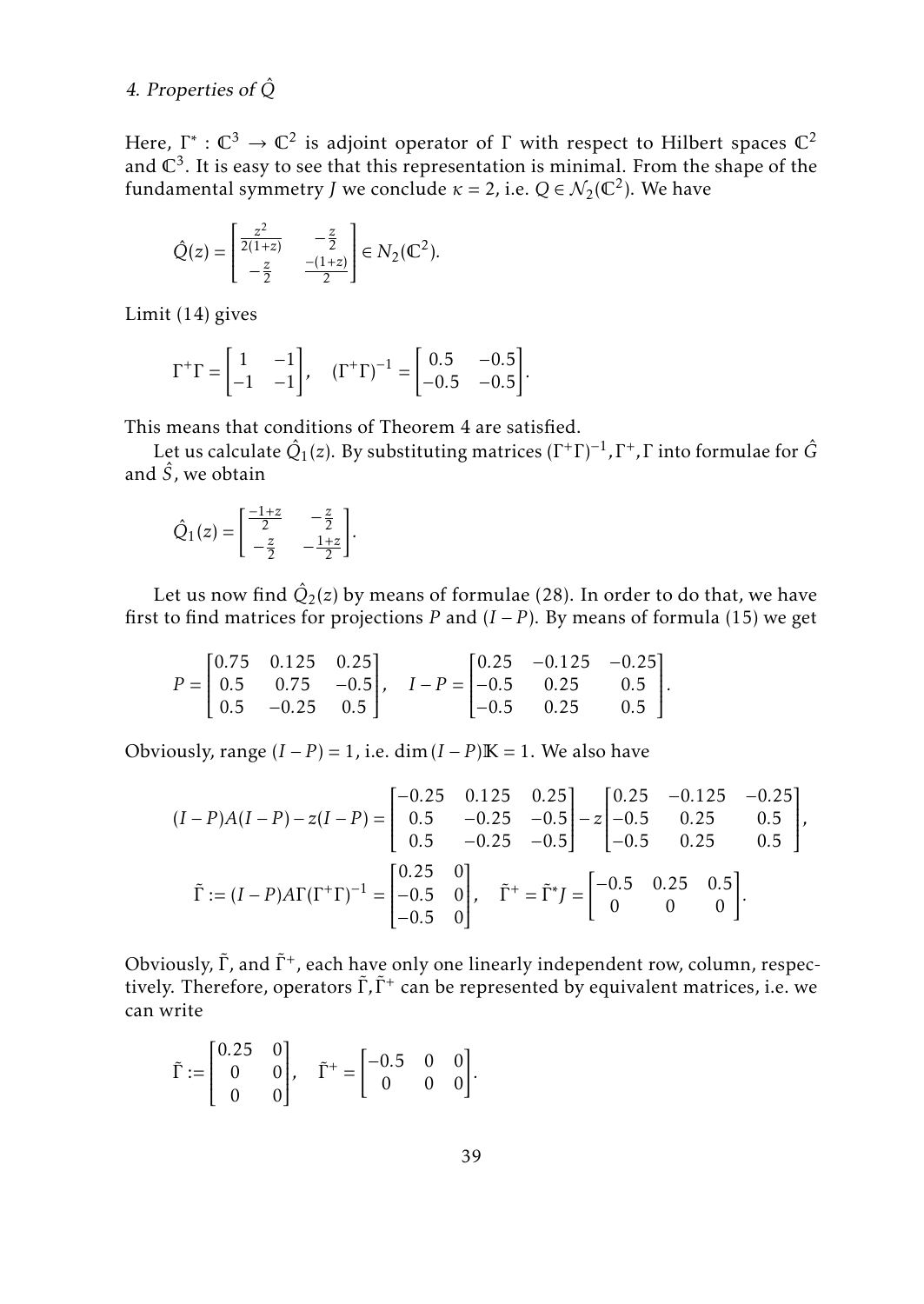<span id="page-21-0"></span>Accordingly, we will write in the equivalent matrix form

$$
(I-P)A(I-P) - z(I-P) = \begin{bmatrix} -0.25 - 0.25z & 0 & 0 \\ 0 & 0 & 0 \\ 0 & 0 & 0 \end{bmatrix}.
$$

Then, the matrix form of the operator

$$
(I - P)(\tilde{A} - z)^{-1}(I - P) = \begin{pmatrix} (\tilde{A} - z)^{-1} & 0\\ 0 & 0 \end{pmatrix}
$$

is

$$
\begin{bmatrix} \frac{-4}{1+z} & 0 & 0 \\ 0 & 0 & 0 \\ 0 & 0 & 0 \end{bmatrix}.
$$

Now, according to [\(28\)](#page-18-3) we calculate

$$
\hat{Q}_2(z):=\tilde{\Gamma}^+(\tilde{A}-z)^{-1}\tilde{\Gamma}=\begin{bmatrix}-0.5 & 0 & 0\\ 0 & 0 & 0\end{bmatrix}\begin{bmatrix}\frac{-4}{1+z} & 0 & 0\\ 0 & 0 & 0\\ 0 & 0 & 0\end{bmatrix}\begin{bmatrix}0.25 & 0\\ 0 & 0\\ 0 & 0\end{bmatrix}.
$$

Thus

$$
\hat{Q}_2(z) = \begin{bmatrix} \frac{1}{2(1+z)} & 0 \\ 0 & 0 \end{bmatrix}.
$$

We obtained the decomposition [\(29\)](#page-18-1) of  $\hat{Q}(z)$ :

$$
\begin{bmatrix} \frac{z^2}{2(1+z)} & -\frac{z}{2} \\ -\frac{z}{2} & \frac{-(1+z)}{2} \end{bmatrix} = \begin{bmatrix} \frac{-1+z}{2} & -\frac{z}{2} \\ -\frac{z}{2} & -\frac{1+z}{2} \end{bmatrix} + \begin{bmatrix} \frac{1}{2(1+z)} & 0 \\ 0 & 0 \end{bmatrix}.
$$

There are many decompositions of the function  $\hat{Q}$ . For this decomposition, we know that the following claims hold:

- Because Hermitian matrix Γ<sup>+</sup>Γ has one simple negative eigenvalue, according to Theorem [4](#page-18-0) (iii) the function  $\hat{Q}_1$  has negative index  $\kappa_1 = 1$ *.*
- Because,  $\kappa = 2$ , according to Theorem [4](#page-18-0) (iv), it must be  $\kappa_2 = 1$ .
- According to Theorem [4](#page-18-0) (ii), *z* = −1 is zero of the function *Q*. Indeed, it is a pole of  $\hat{Q}_2$  with pole cancellation function  $\eta(z) = \begin{bmatrix} 1+z \\ 0 \end{bmatrix}$ , according to Borogovac and Luger [\(2014,](#page-22-9) Definition 3.1). □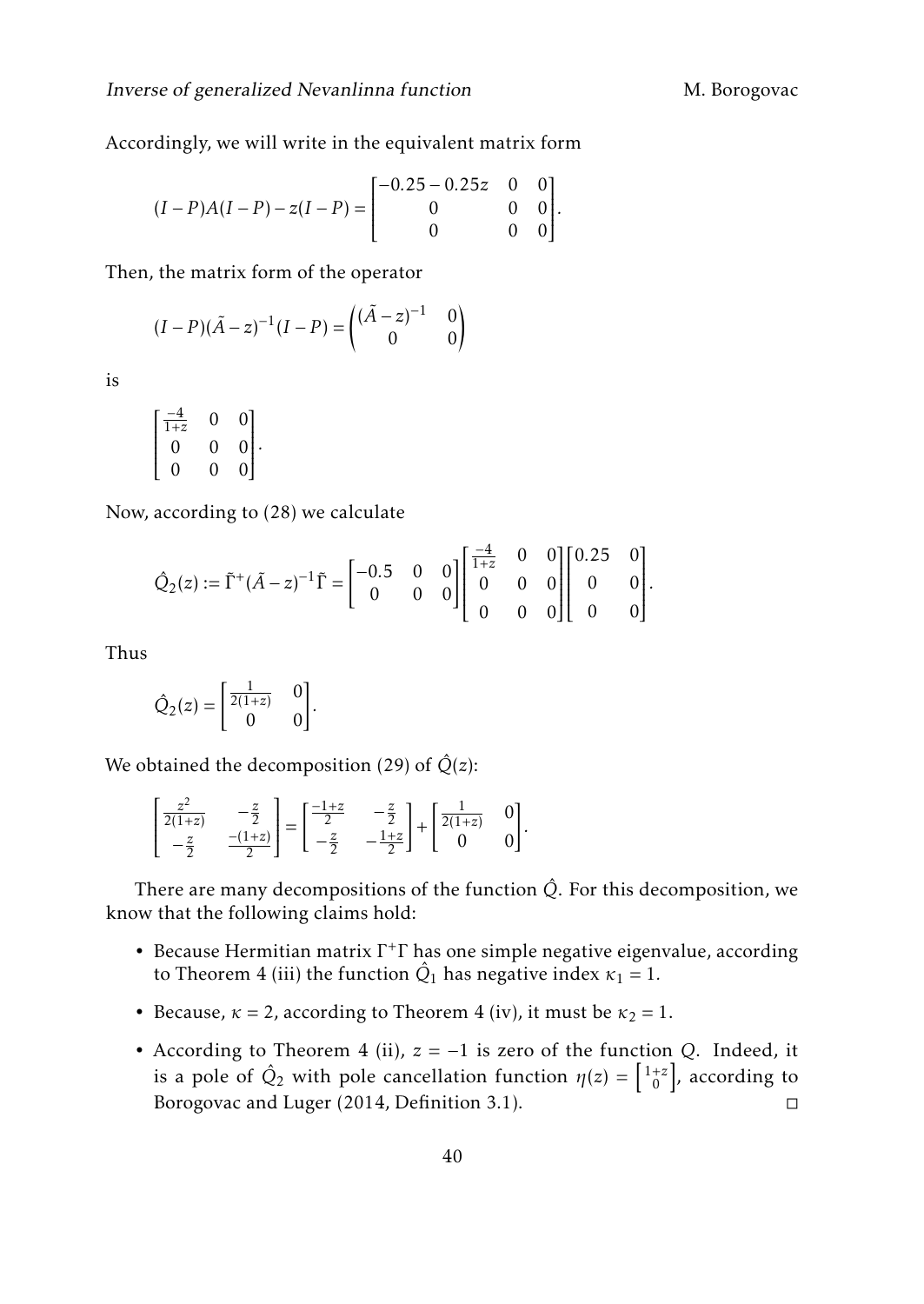<span id="page-22-11"></span>In this example we have demonstrated how to use formulae given in Theorem [4](#page-18-0) to obtain decomposition [\(29\)](#page-18-1). The example was selected to be as simple as possible to make it readable. In more complicated cases, the calculation of

$$
\hat{Q}_1(z) = \hat{S} + z\hat{G}
$$

remains simple, while calculation of  $\hat{Q}_2(z)$  can get very involved .

Fortunately, Theorem [4](#page-18-0) enables us to avoid the difficult calculation of  $\hat{Q}_2$  given by formula [\(28\)](#page-18-3). Instead, we can obtain  $\hat{Q}_2$  by formula  $\hat{Q}_2(z) := \hat{Q}(z) - \hat{Q}_1(z)$ .

In general case, it is an interesting task to decompose a generalized Nevanlinna function into a sum that preserves the number of negative squares, i.e.  $Q = Q_1 + Q_2$ and  $\kappa = \kappa_1 + \kappa_2$ .

## <span id="page-22-12"></span>References

- <span id="page-22-2"></span>Arens, R. (1961). "Operational calculus of linear relations". *Pacific J. Math. 11*, pp. 9– 23 (cit. on pp. [20,](#page-19-1) [24\)](#page-23-5).
- <span id="page-22-0"></span>Bognar, J. (1974). *Indefinite Inner Product Spaces*. Springer-Verlag, Berlin, Heidelberg, New York (cit. on p. [20\)](#page-19-1).
- <span id="page-22-9"></span>Borogovac, M. and A. Luger (2014). "Analytic characterizations of Jordan Chains by pole cancellation functions of higher order". *J. Funct. Anal. 267*, pp. 4499–4518 (cit. on pp. [26, 28, 35, 40\)](#page-0-1).
- <span id="page-22-7"></span>Daho, K. and H. Langer (1985). "Matrix functions of the class  $\mathcal{N}_{\kappa}^{n x n}$ ". *Math. Nachr. 120*, pp. 275–294 (cit. on p. [22\)](#page-21-0).
- <span id="page-22-5"></span>Dijksma, A., H. Langer, and de Snoo H. S. V. (1993). "Eigenvalues and pole functions of Hamiltonian systems with eigenvalue depending boundary conditions". *Math. Nachr. 161*, pp. 107–154 (cit. on pp. [22,](#page-21-0) [24,](#page-23-5) [29\)](#page-0-1).
- <span id="page-22-6"></span>Hassi, S., de Snoo H. S. V., and H. Woracek (1998). "Some interpolation problems of Nevanlinna Pick type". *Oper. Theory Adv. Appl. 106*, pp. 201–216 (cit. on p. [22\)](#page-21-0).
- <span id="page-22-1"></span>Iohvidov, I. S., M. G. Krein, and H. Langer (1982). *Introduction to the Spectral Theory of Operators in Spaces with an Indefinite Metric*. Akademie-Verlag, Berlin (cit. on pp. [20,](#page-19-1) [31\)](#page-0-1).
- <span id="page-22-3"></span>Krein, M. G. and H. Langer (1973). "*U*¨ ber die *Q*-Funktion eines *π*-hermiteschen Operatos im Raume Π*κ*". *Acta Sci. Math. 34*, pp. 190–230 (cit. on p. [21\)](#page-20-0).
- <span id="page-22-4"></span>Krein, M. G. and H. Langer (1977). "Über einige fortsetzungsprobleme, die eng mit der Theorie hermitescher Operatoren im Raume Π*<sup>κ</sup>* zusammenhangen. I. Einige Funktionenklassen und ihre Darstellungen". *Math. Nachr. 77*, pp. 187–236 (cit. on pp. [21,](#page-20-0) [22,](#page-21-0) [26, 28\)](#page-0-1).
- <span id="page-22-10"></span>Langer, H. (1982). *Spectral functions of definitizable operators in Krein spaces, In: Functional Analysis, Proceedings, Dubrovnik 1981, Lecture Notes Math. 948*. Springer-Verlag, Berlin and New York (cit. on p. [29\)](#page-0-1).
- <span id="page-22-8"></span>Langer, H. and A. Luger (2000). "A class of 2x2-matrix functions". *Glasnik Matematicki, 35(55)*, pp. 149–160 (cit. on pp. [23,](#page-22-11) [26\)](#page-0-1).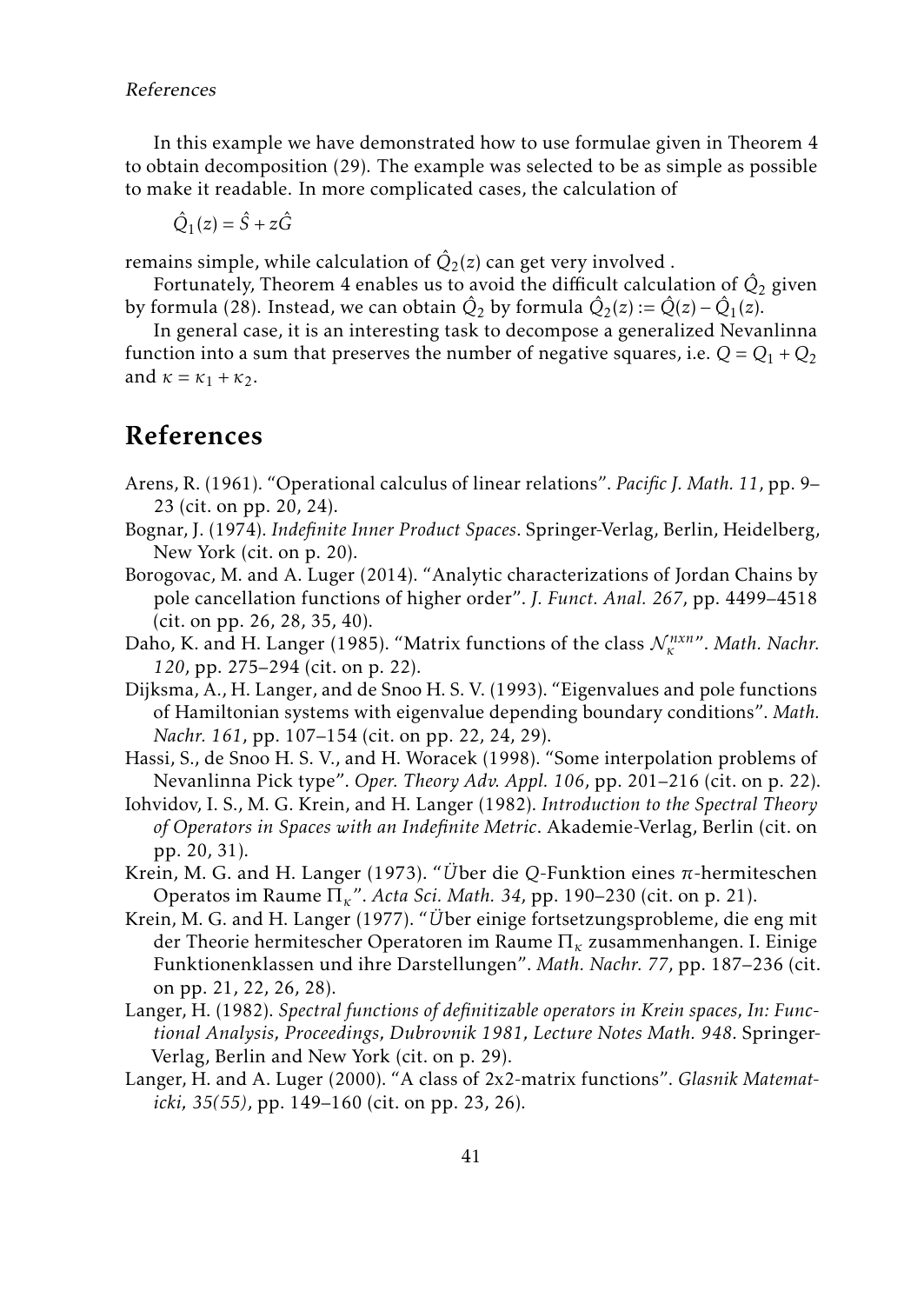- <span id="page-23-5"></span><span id="page-23-4"></span>Langer, H. and B. Textorius (1977). "On generalized resolvents and Q-functions of symmetric linear relations (subspaces) in Hilbert spaces". *Pacific J. Math., Volume 72, Number 1*, pp. 135–165 (cit. on p. [26\)](#page-0-1).
- <span id="page-23-3"></span>Luger, A. (2002). "A factorization of regular generalized Nevanlinna functions". *Inetgr. Equ. Oper. Theory 43*, pp. 326–345 (cit. on pp. [23,](#page-22-11) [26, 35\)](#page-0-1).
- <span id="page-23-2"></span>Luger, A. (2006). "A characterization of generalized poles of generalized Nevanlinna functions". *Math. Nachr. 279*, pp. 891–910 (cit. on p. [22\)](#page-21-0).
- <span id="page-23-0"></span>Luger, A. (2015). *Generalized Nevanlinna Functions: Operator Representations, Asymptotic Behavior, In book: Operator Theory, Chapter 15,* Springer (cit. on p. [19\)](#page-18-4).
- <span id="page-23-1"></span>Sorjonen, P. (1978–1979). "On linear relations in an indefinite inner product spaces". *Annales Academiae Scientiarum Fennica, Series A. I. Mathematica, Vol. 4*, pp. 169– 192 (cit. on p. [20\)](#page-19-1).